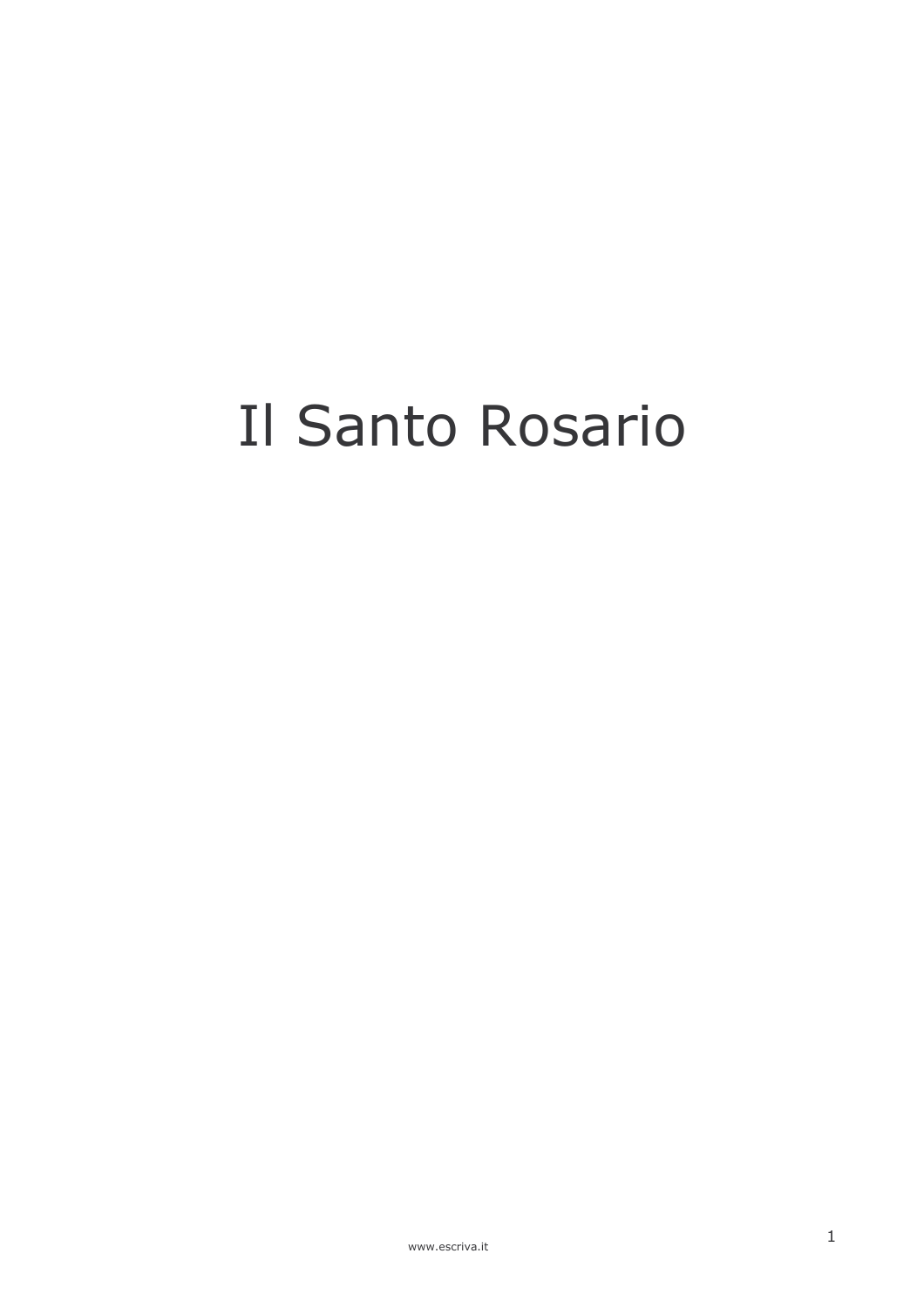#### Nota dell'autore

Come per il passato, anche oggi il Rosario deve essere arma potente per vincere nella lotta interiore e dare aiuto a tutte le anime. Onora con la tua lingua la Madonna il Signore chiede riparazione e lodi dalla tua bocca. Che tu sappia e voglia seminare in tutto il mondo la pace e la gioja con questa mirabile devozione mariana e con la tua vigilante carità.

#### **Al lettore**

Queste righe non sono state scritte per donnicciole. Sono state scritte per uomini, per uomini veri che sicuramente, in qualche occasione, avranno elevato il proprio cuore a Dio, esclamando con il salmista: Notam fac mihi viam in qua ambulem, quia ad te levavi animam meam. Mostrami la via da percorrere, perché a te ho innalzato l'anima mia (Sal 142, 8).

A questi uomini devo dire un segreto, una verità che potrebbe diventare veramente l'inizio del cammino per il quale Cristo vuole condurli. Amico, se vuoi essere grande, fatti piccolo.

Per essere piccolo bisogna credere come credono i bambini, amare come amano i bambini, abbandonarsi come sanno abbandonarsi i bambini, pregare come pregano i hambini.

E queste cose, tutte insieme, sono necessarie per tradurre in pratica quanto sto per dirti in queste righe:

L'inizio del cammino che ha per termine l'amore folle per Gesù, è un fiducioso amore alla Madonna.

- Vuoi amare la Vergine? E allora parla con Lei, cerca di conoscerla. Come? Recitando hene il suo Rosario.

- Ma nel Rosario diciamo sempre le stesse cose! Le stesse cose? Non si dicono sempre le stesse cose coloro che si amano? Non sarà che il tuo Rosario risulta monotono perché, invece di pronunciare parole come un uomo, stai lì assente, ed emetti suoni senza senso, perché il tuo pensiero è lontano da Dio? E poi, quarda: prima di ogni decina, si indica il mistero da contemplare. Tu hai contemplato almeno una volta questi misteri?

Fatti piccolo. Vieni con me e vivremo ecco il nocciolo della mia confidenza la vita di Gesù, di Maria e di Giuseppe.

Ogni giorno faremo qualcosa di nuovo per loro. Ascolteremo le loro conversazioni famigliari, Vedremo crescere il Messia.

Ammireremo i suoi trent'anni di vita nascosta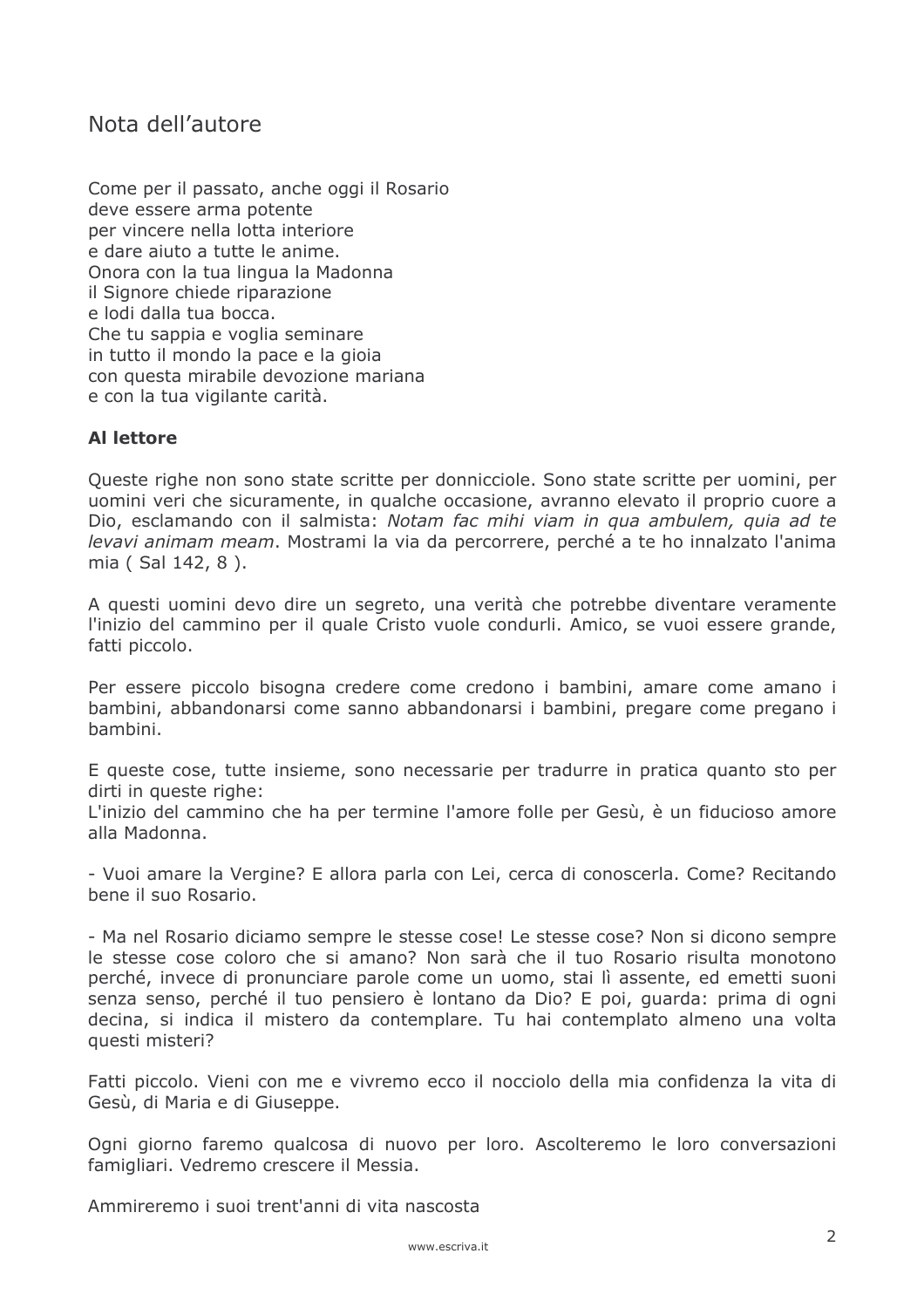Assisteremo alla sua Passione e alla sua Morte Resteremo attoniti di fronte alla gloria della sua Risurrezione

In una parola: contempleremo, pazzi di Amore (non c'è altro amore che l'Amore), tutti i momenti della vita di Gesù.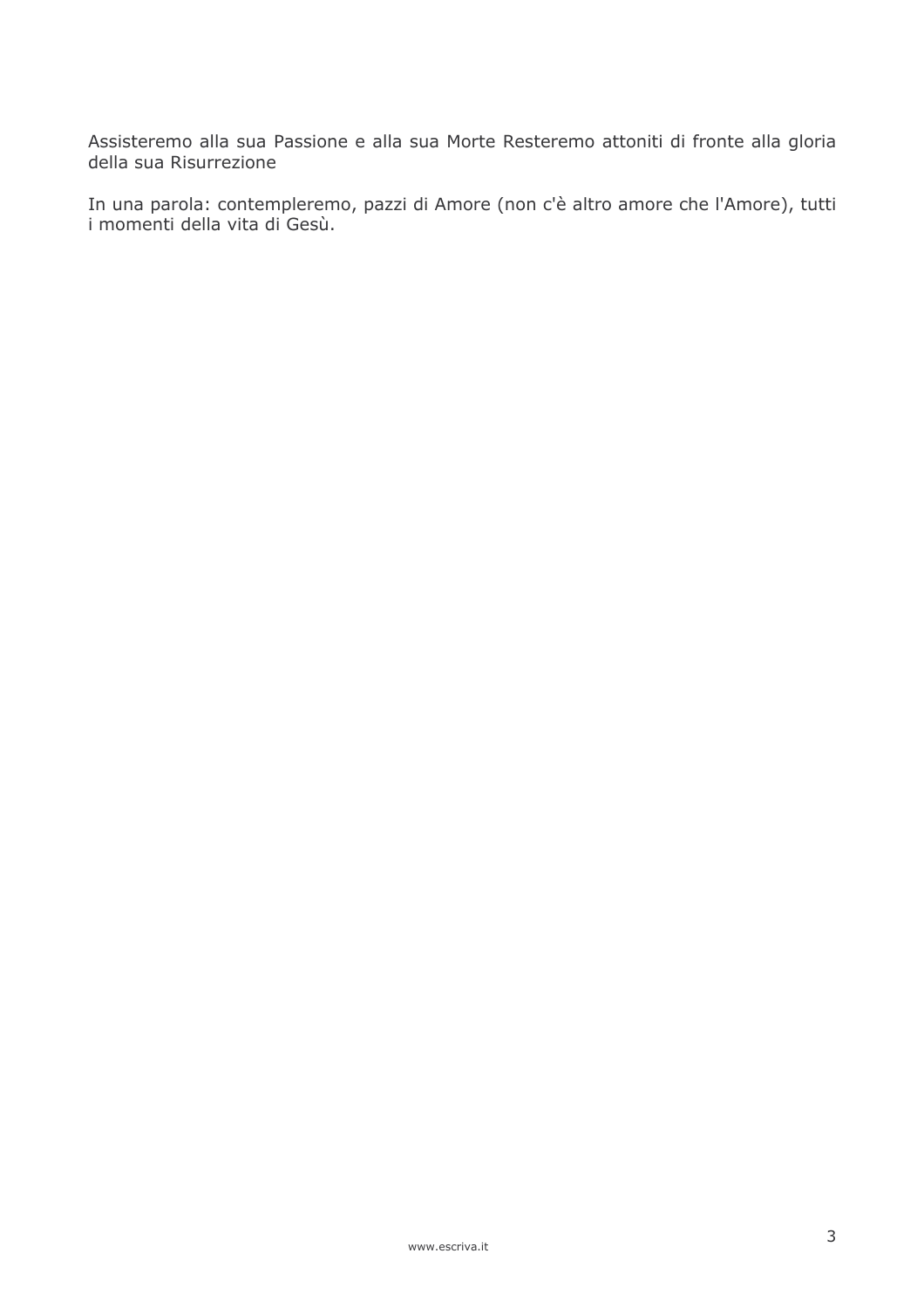# Primo mistero gaudioso: L'Annunciazione

Non dimenticare, amico, che siamo bambini.

La Signora dal dolce nome, Maria, è raccolta in preghiera. Tu puoi essere, in quella casa, quello che preferisci: un amico, un servitore, un curioso, un vicino - Quanto a me, in questo momento non oso essere nessuno. Mi nascondo dietro di te e contemplo attonito la scena: l'Arcangelo pronuncia il suo messaggio Quomodo fiet istud, quoniam virum non cognosco? Come avverrà questo, se io non conosco uomo? (Lc 1, 34)

Alle parole di nostra Madre si affollano nella mia memoria, per contrasto, tutte le impurità degli uomini, anche le mie.

Come detesto, allora, queste basse miserie della terra! Quanti propositi!

Fiat mihi secundum verbum tuum. Si faccia di me secondo la tua parola (Lc 1, 38). Nell'incanto di queste parole verginali, il Verbo si è fatto carne.

Sta per terminare la prima decina Ho ancora il tempo per dire al mio Dio, prima di ogni altro mortale: Gesù, ti amo.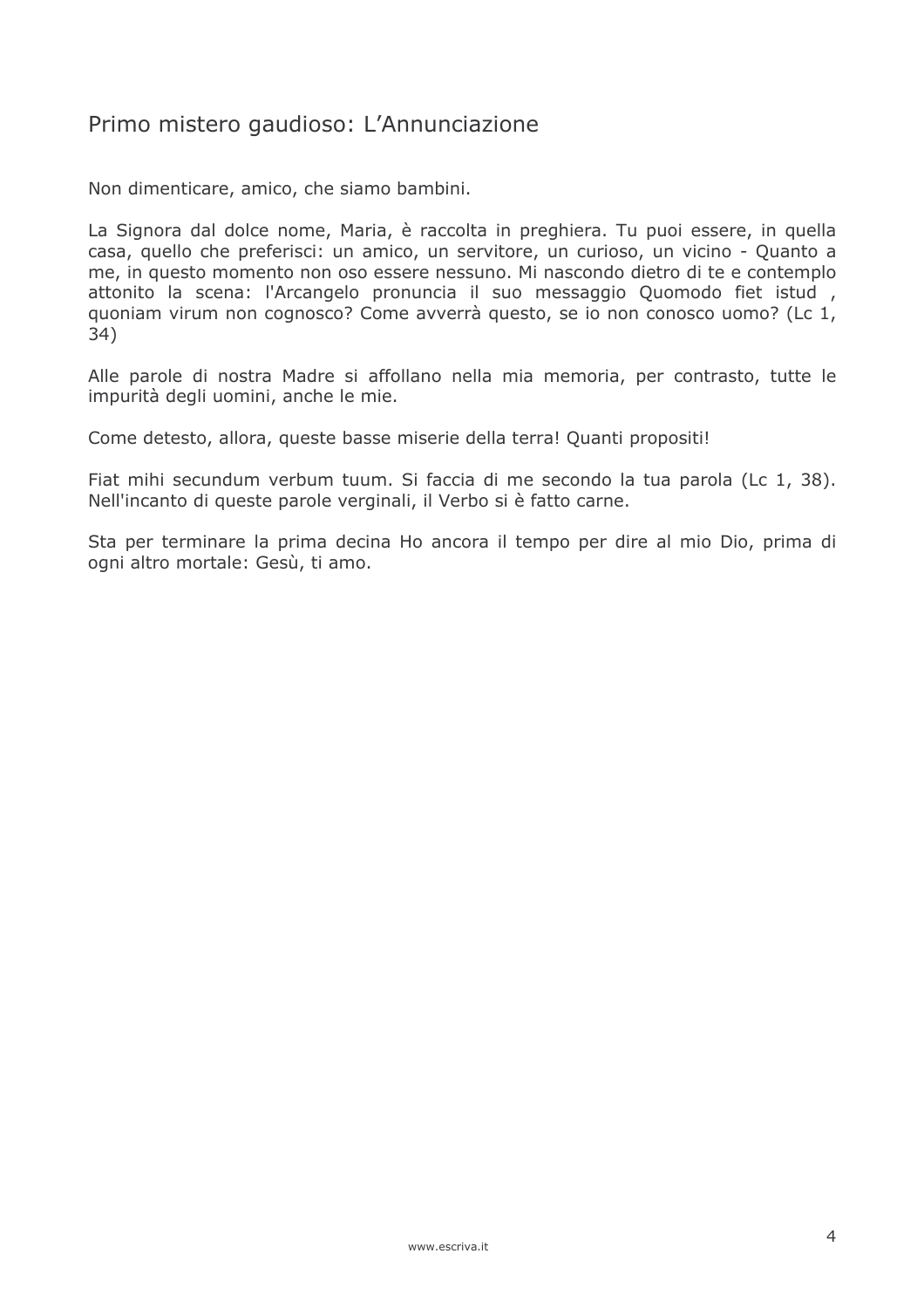#### Secondo mistero gaudioso: La visitazione della Madonna

Mio piccolo amico, ormai sai cavartela da solo. Accompagna con gioia Giuseppe e Maria Santissima e ascolterai le tradizioni della casa di Davide.

Sentirai parlare di Elisabetta e di Zaccaria, t'intenerirai per l'amore purissimo di Giuseppe; e il tuo cuore batterà forte ogni volta che verrà nominato il bambino che nascerà a Betlemme

Camminiamo in fretta verso le montagne, fino a un villaggio della tribù di Giuda (Lc 1, 39).

Siamo giunti. E' la casa in cui deve nascere Giovanni, il Battista. Elisabetta, riconoscente, rende lode alla Madre del suo Redentore: Tu sei benedetta fra le donne e benedetto è il frutto del tuo seno! E donde a me tanto bene, che la Madre del mio Signore venga a visitarmi? (Lc 1, 42-43).

Il Battista sussulta nel seno di sua madre (Lc 1, 41). L'umiltà di Maria trabocca nel Magnificat - E tu e io, che siamo anzi, eravamo dei superbi promettiamo di essere umili.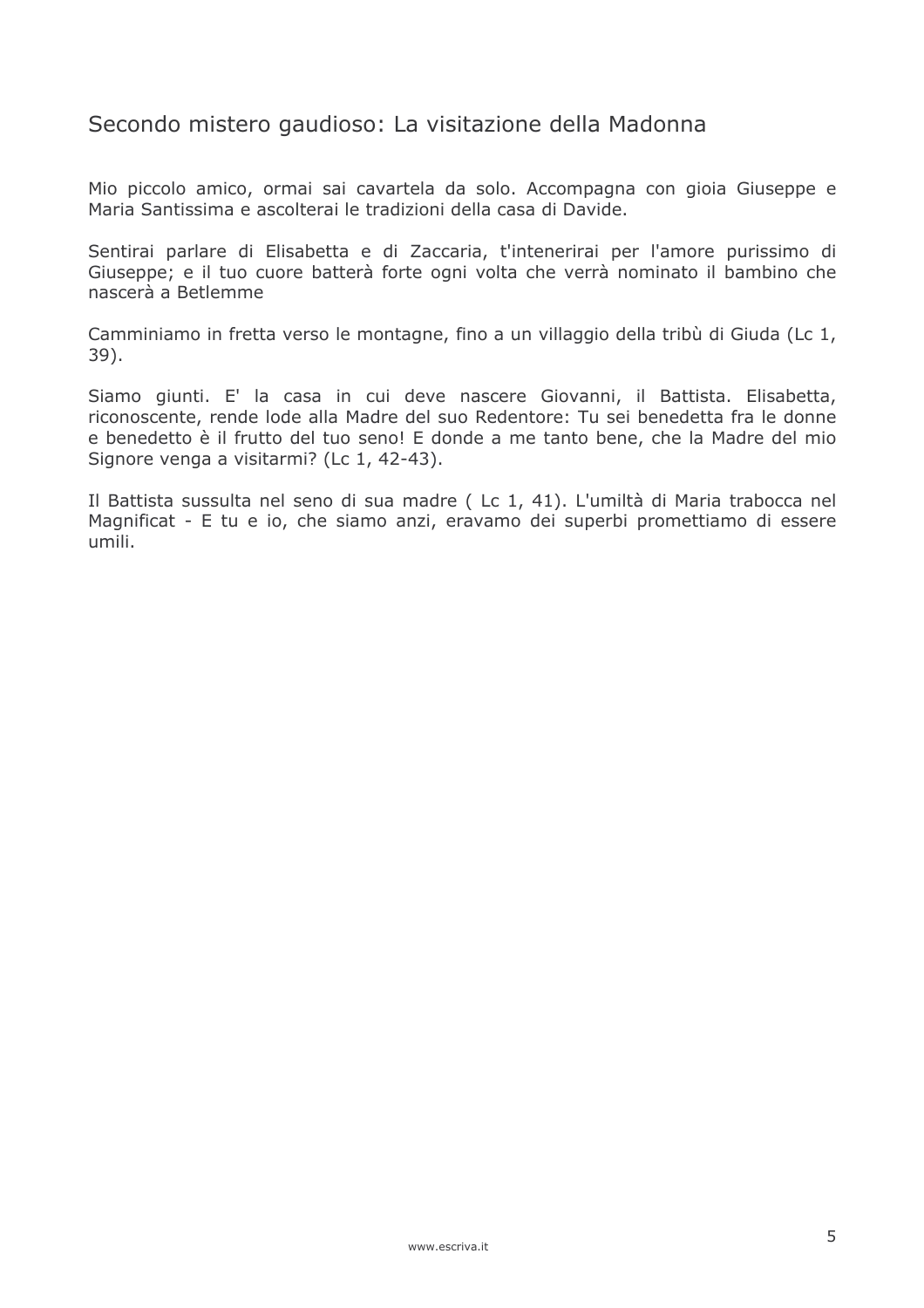#### Terzo mistero gaudioso: La nascita di Gesù

E' stato promulgato un editto di Cesare Augusto, che ordina il censimento di tutto l'impero. Perciò ognuno deve andare al paese d'origine della sua stirpe. Giuseppe, che è della casa e della famiglia di David, va con la Vergine Maria da Nazaret alla città chiamata Betlemme, nella Giudea (Lc 2, 1-5).

E a Betlemme nasce il nostro Dio: Gesù Cristo! - Non c'è posto nella locanda: nasce in una stalla. E sua Madre lo avvolge in fasce e lo adagia nella mangiatoia (Lc 2, 7).

Freddo. Povertà. Io mi metto al servizio di Giuseppe. Com'è buono Giuseppe! Mi tratta come un figlio. E mi perdona se prendo in braccio il Bambino e rimango per ore a dirgli cose dolci e ardenti!

E lo bacio bacialo anche tu e lo cullo, e canto per lui, e lo chiamo Re, Amore, mio Dio, mio Unico, mio Tutto! Com'è bello il Bambino e com'è corta la decina!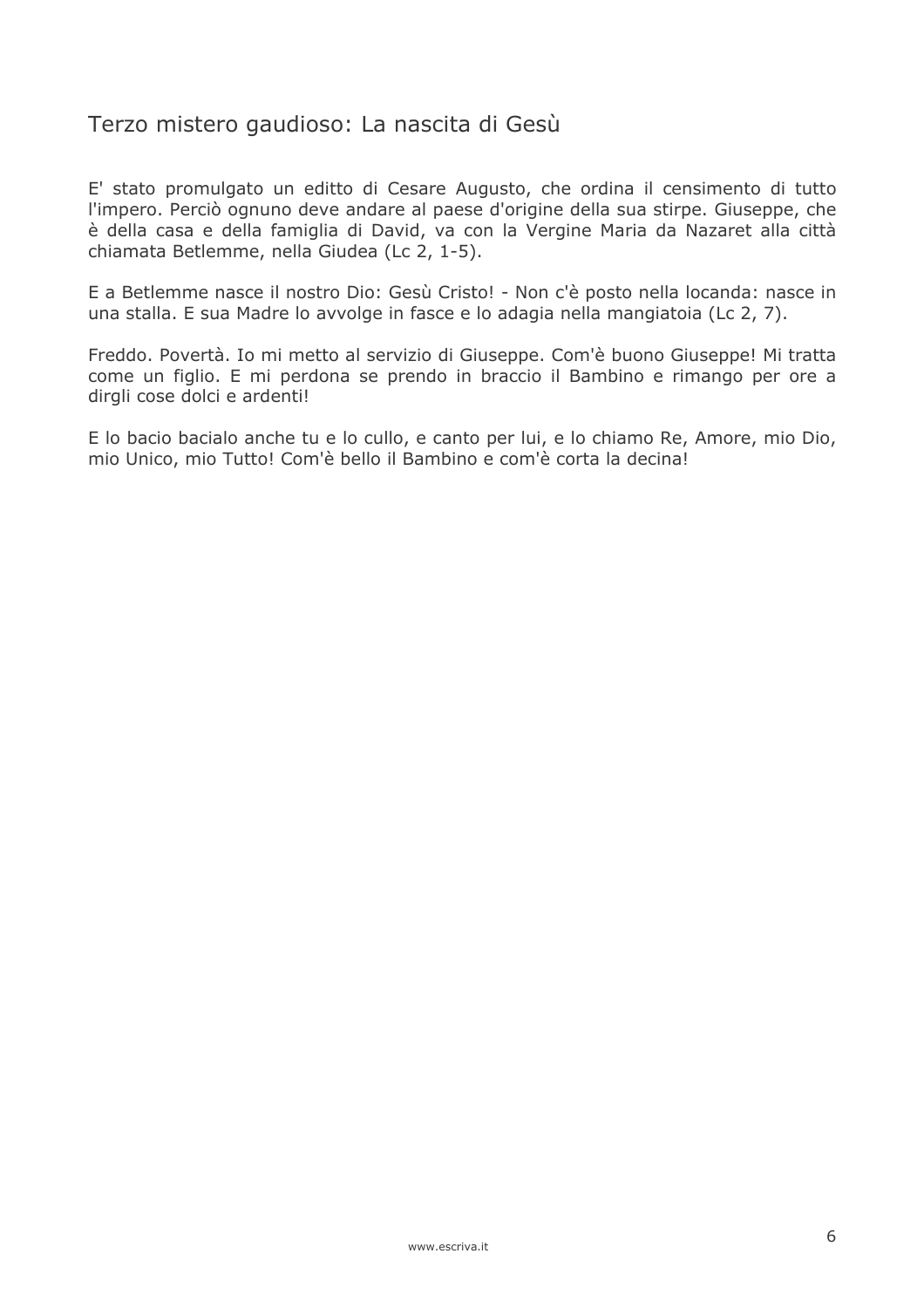# Quarto mistero gaudioso: La purificazione della Madonna

Compiuto il tempo della purificazione della Madre, secondo la legge di Mosè, bisogna andare col Bambino a Gerusalemme per presentarlo al Signore (Lc 2, 22).

E questa volta sarai tu, piccolo amico, a portare la gabbia delle tortore. Vedi? Lei l'Immacolata! - si sottomette alla Legge come se fosse impura.

Bambino mio, imparerai anche tu da questo esempio a non essere sciocco e a compiere la Santa Legge di Dio nonostante tutti i sacrifici che richiede?

Purificarsi! Noi due sì che abbiamo bisogno di purificazione! Espiare, per trovare aldilà dell'espiazione, l'Amore. Un amore che cauterizzi, che bruci le scorie della nostra anima, che sia fuoco che accende di fiamma divina la miseria del nostro cuore.

Un uomo giusto e timorato di Dio, che mosso dallo Spirito Santo è venuto al tempio gli era stato rivelato che non sarebbe morto prima di vedere il Cristo - prende fra le braccia il Messia e dice: Ora, o Signore, lascia che il tuo servo se ne vada in pace, secondo la tua parola, perché i miei occhi hanno visto il Salvatore (Lc 2, 25-30).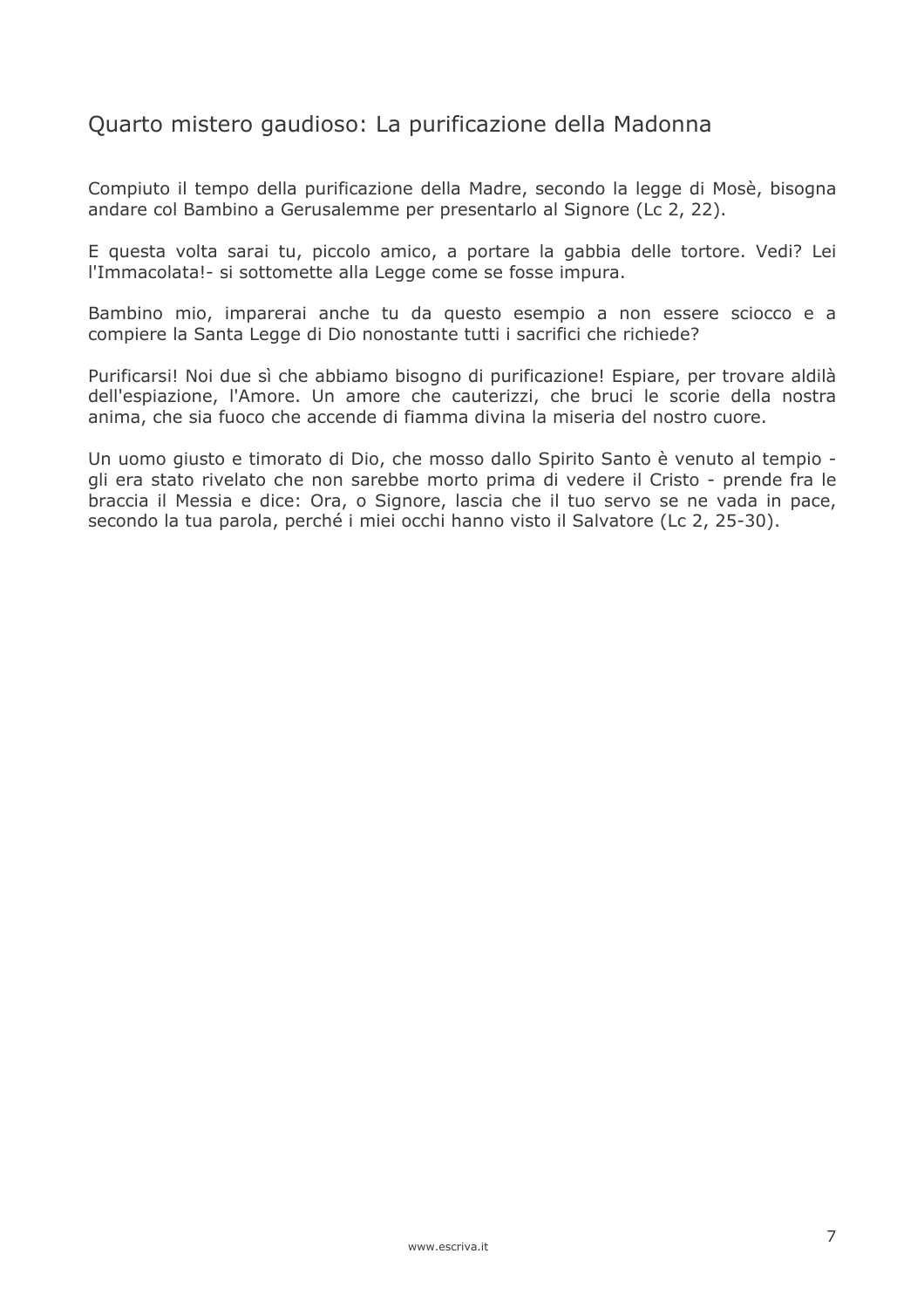#### Quinto mistero gaudioso: Il Bambino perduto e ritrovato nel tempio

Dov'è Gesù? Maria, il Bambino dov'è? La Madonna piange. Anche noi due abbiamo corso inutilmente da un gruppo all'altro, di carovana in carovana: nessuno l'ha visto. Giuseppe, dopo aver fatto vani sforzi per non piangere, piange anche lui... E tu E jo.

Io, che sono un monello rozzo, piango senza ritegno e grido al cielo e alla terra per tutte le volte che l'ho perso per colpa mia e non gridai.

Gesù, non ti voglio più perdere Ma intanto la disgrazia e il dolore ci uniscono, come ci unì il peccato, e salgono da tutto il nostro essere gemiti di profonda contrizione e frasi ardenti, che la penna non può, non deve trascrivere.

E mentre ci consoliamo per la gioia di ritrovare Gesù tre giorni di assenza! che disputa con i Maestri d'Israele (Lc 2, 46), rimane bene impresso il dovere di lasciare la casa e i propri cari per servire il Padre Celeste.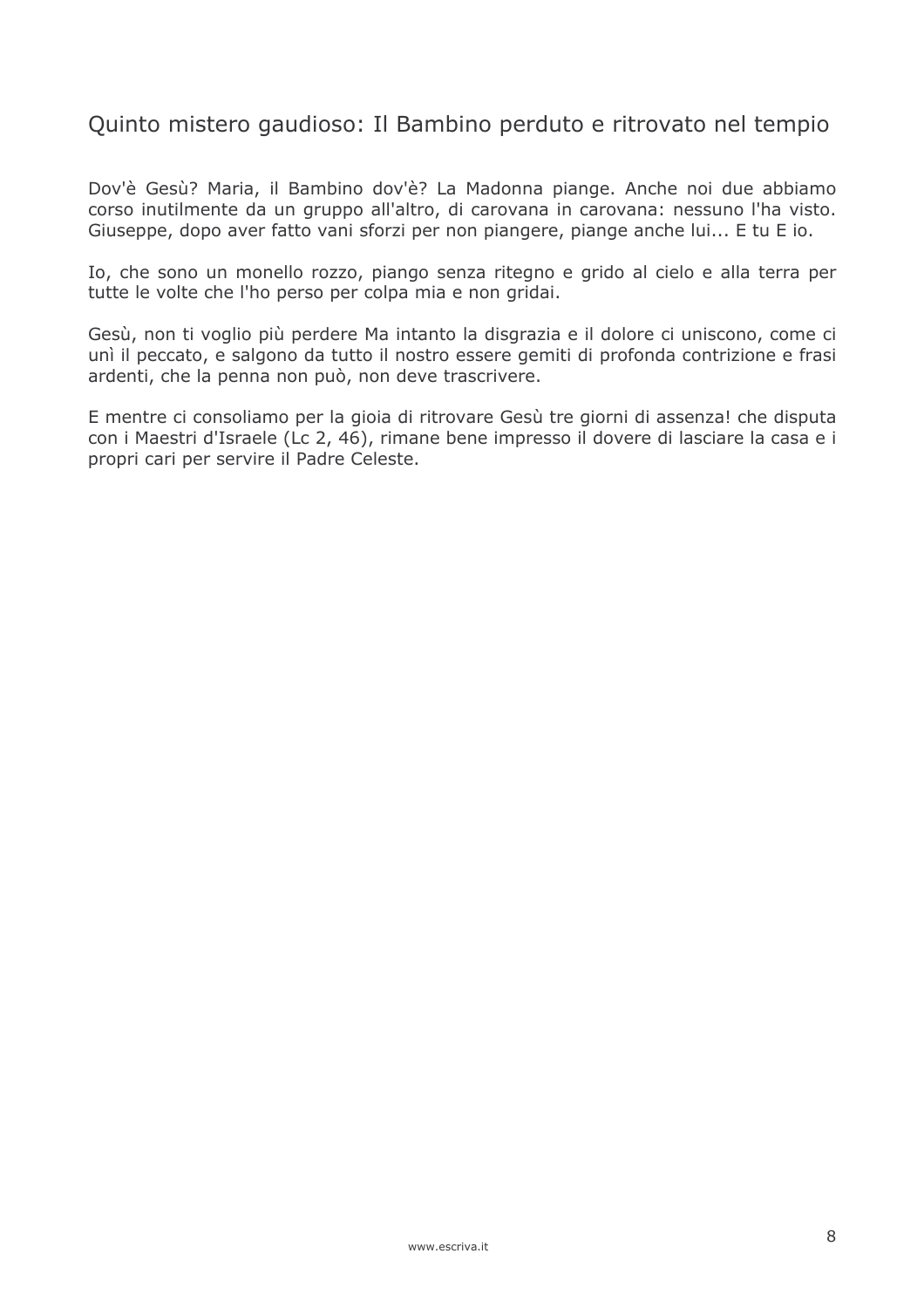#### Primo mistero doloroso: L'orazione di Gesù nell'orto

Pregate per non cadere in tentazione. Pietro, invece, si addormenta. E anche gli altri apostoli. E ti sei addormentato anche tu, bambino amico, e io pure sono stato dormiglione come Pietro.

Gesù, solo e triste, soffre e gocce del suo sangue bagnano la terra. In ginocchio sul duro suolo, egli persevera in preghiera Piange per te e per me: il peso dei peccati degli uomini lo schiaccia.

Pater, si vis, transfer calicem istum a me. Padre, se vuoi, allontana da me questo calice... Però non si faccia la mia volontà, sed tua fiat, ma la tua (Lc 22, 42).

Un Angelo dal Cielo lo conforta. Gesù è in agonia. Continua a pregare prolixius, più intensamente Si avvicina a noi, che dormiamo: Alzatevi, pregate ci ripete per non cadere in tentazione (Lc 22, 46).

Giuda, il traditore: un bacio. La spada di Pietro brilla nella notte. Gesù parla: Siete venuti a prendermi come fossi un ladro (Mc 14, 48).

Sì, siamo vili: lo seguiamo da lontano; ma svegli e pregando. Preghiera preghiera.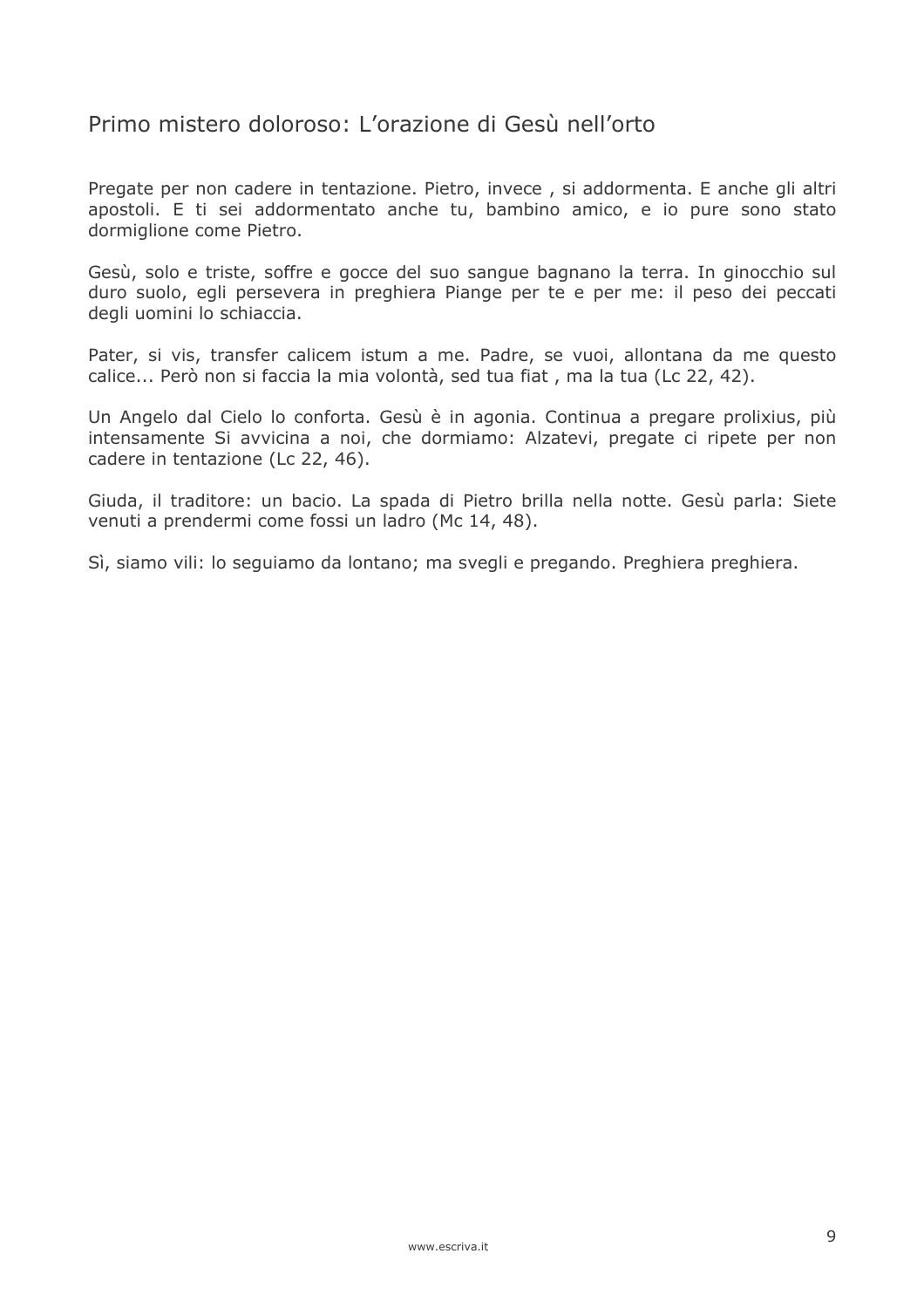# Secondo mistero doloroso: La flagellazione del Signore

Parla Pilato: E' vostra consuetudine che vi rilasci un prigioniero per la Pasqua. Chi volete che vi liberi, Barabba ladro, arrestato con altri per omicidio o Gesù? (Mt 27, 17). A morte costui e liberaci Barabba, grida il popolo istigato dai suoi capi (Lc 23,  $18$ ).

Parla ancora Pilato: Allora che devo fare di Gesù, chiamato il Cristo? (Mt 27, 22). Crucifige eum! Crocifiggilo! (Lc 23, 21).

Pilato, per la terza volta, interviene: Ma che male ha fatto? Non ho trovato nulla in lui che meriti la morte (Lc 23, 22).

Il clamore della moltitudine aumenta: Crocifiggilo, crocifiggilo! (Mc 15, 14).

E Pilato, volendo compiacere la folla, libera Barabba e ordina di flagellare Gesù.

Legato alla colonna, pieno di piaghe.

Risuonano i colpi dei flagelli sulla sua carne lacerata, sulla sua carne senza macchia che soffre per la tua carne peccatrice. E ancora colpi. Cresce il furore. Ancora La crudeltà umana è al colmo.

Finalmente, esausti, slegano Gesù. E il corpo di Cristo soccombe al dolore e cade a terra come un verme, fiaccato e mezzo morto.

Tu e io non possiamo parlare. Non occorrono parole. Guardalo, guardalo a lungo

E poi avrai ancora paura dell'espiazione?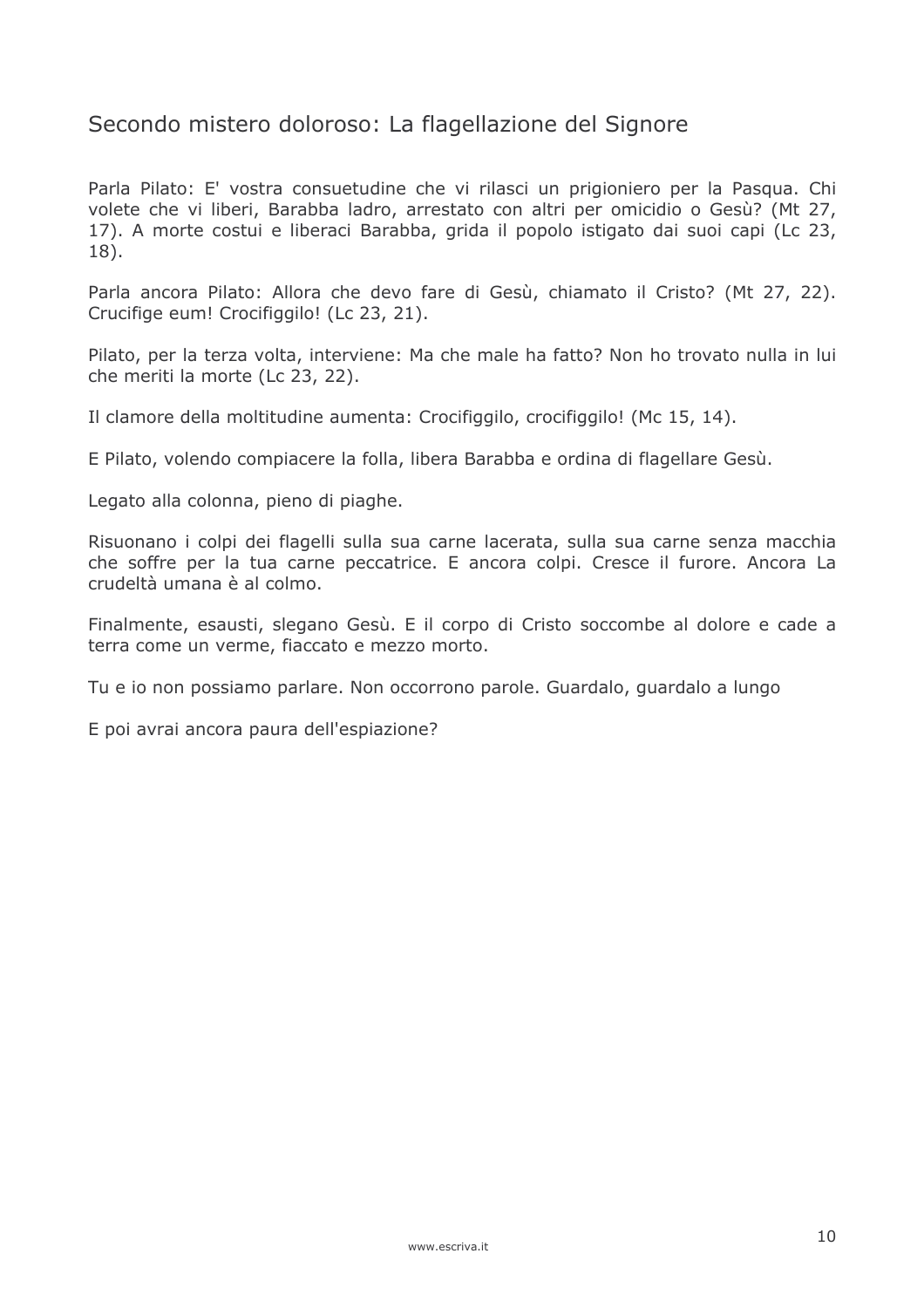#### Terzo mistero doloroso: L'incoronazione di spine

L'ansia di soffrire del nostro Re è appagata! Portano il mio Signore nel cortile del pretorio, e lì convocano tutta la coorte (Mc 15, 16). La soldataglia brutale ha denudato il suo corpo purissimo. Con uno straccio di porpora, vecchio e sudicio, ricoprono Gesù. Nella sua mano destra, per scettro, una canna

La corona di spine, confitta con violenta, ne fa un Re di burla Ave Rex Iudaeorum! Salve, Re dei giudei! (Mc 15, 18). Lo percuotono ferendolo al capo. E lo schiaffeggiano e gli sputano addosso.

Incoronato di spine e vestito con cenci di porpora, Gesù viene mostrato al popolo: Ecce homo! Ecco l'uomo. E di nuovo i pontefici e le guardie gridarono: Crocifiggilo, crocifiggilo! (Gv 19, 5-6).

Tu e io, non siamo forse tornati a incoronarlo di spine, a schiaffeggiarlo, a coprirlo di sputi?

Mai più, Gesù, mai più E un proposito fermo e concreto pone fine a queste dieci Ave Maria.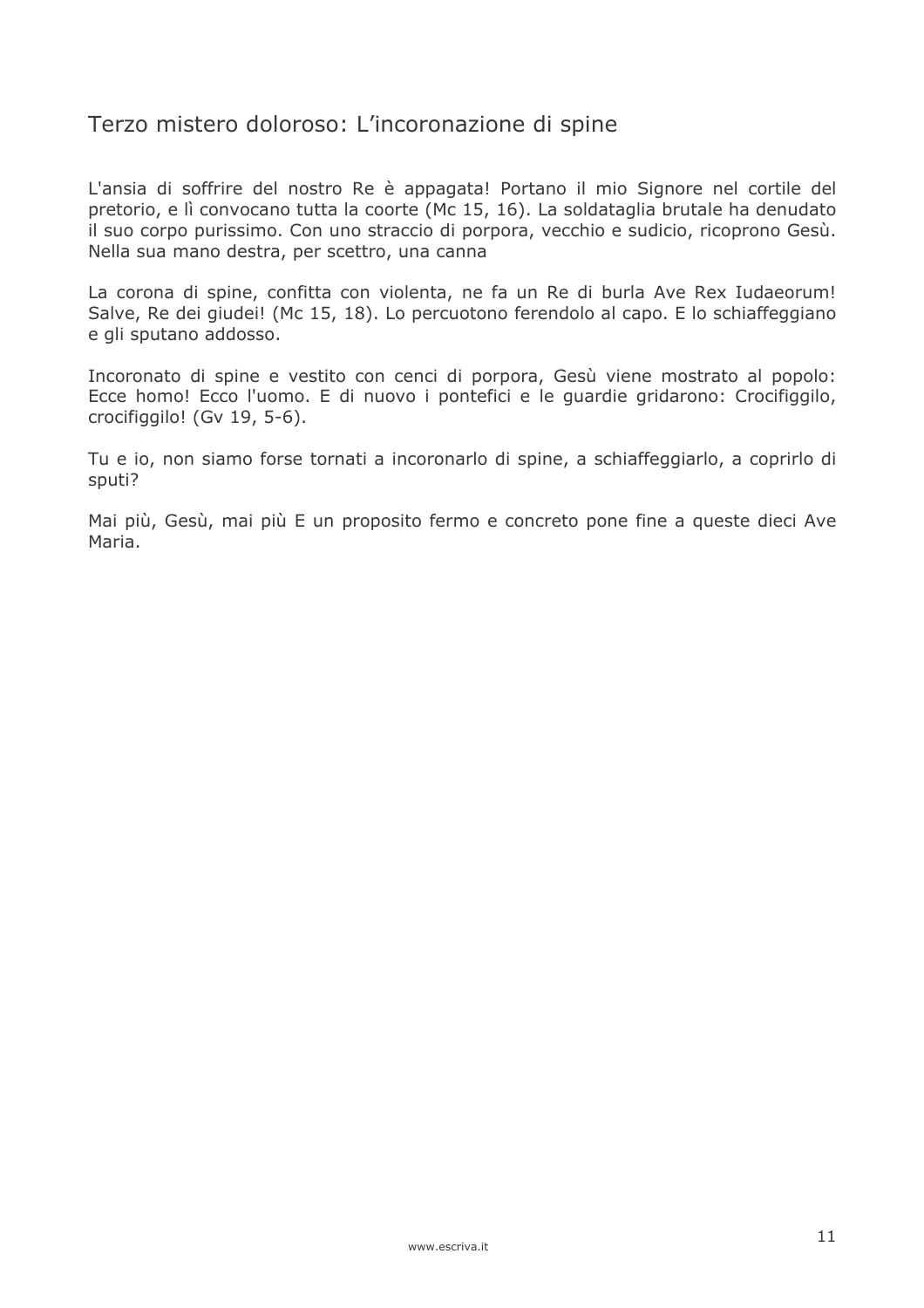# Quarto mistero doloroso: Gesù con la Croce sulle spalle

Caricato della Croce, Gesù cammina verso il Calvario, luogo che in ebraico si chiama Golgota (Gv 19, 17). E prendono un certo Simone, nativo di Cirene, che ritorna dai campi, e gli caricano addosso la Croce perché la porti dietro a Gesù (Lc 23, 26).

Si è adempiuta la parola di Isaia (53, 12): Cum sceleratis reputatus est, fu annoverato fra i malfattori; infatti altri due furono condotti a morire con Lui, due ladri (Lc 23, 32).

Se qualcuno mi vuole seguire Bambino amico: siamo tristi vivendo la Passione di Gesù Nostro Signore. Guarda con quanto amore abbraccia la Croce. Impara da Lui. Gesù porta la Croce per te: tu portala per Gesù.

Però, non trascinare la Croce Portala ben dritta, perché la tua Croce, portata così, non sarà una croce qualsiasi: sarà la Santa Croce.

Non rassegnarti alla Croce. Rassegnazione è parola poco generosa.

Ama la Croce. Quando l'amerai davvero, la tua Croce sarà una Croce senza Croce. E certamente, come Lui, incontrerai Maria sul tuo cammino.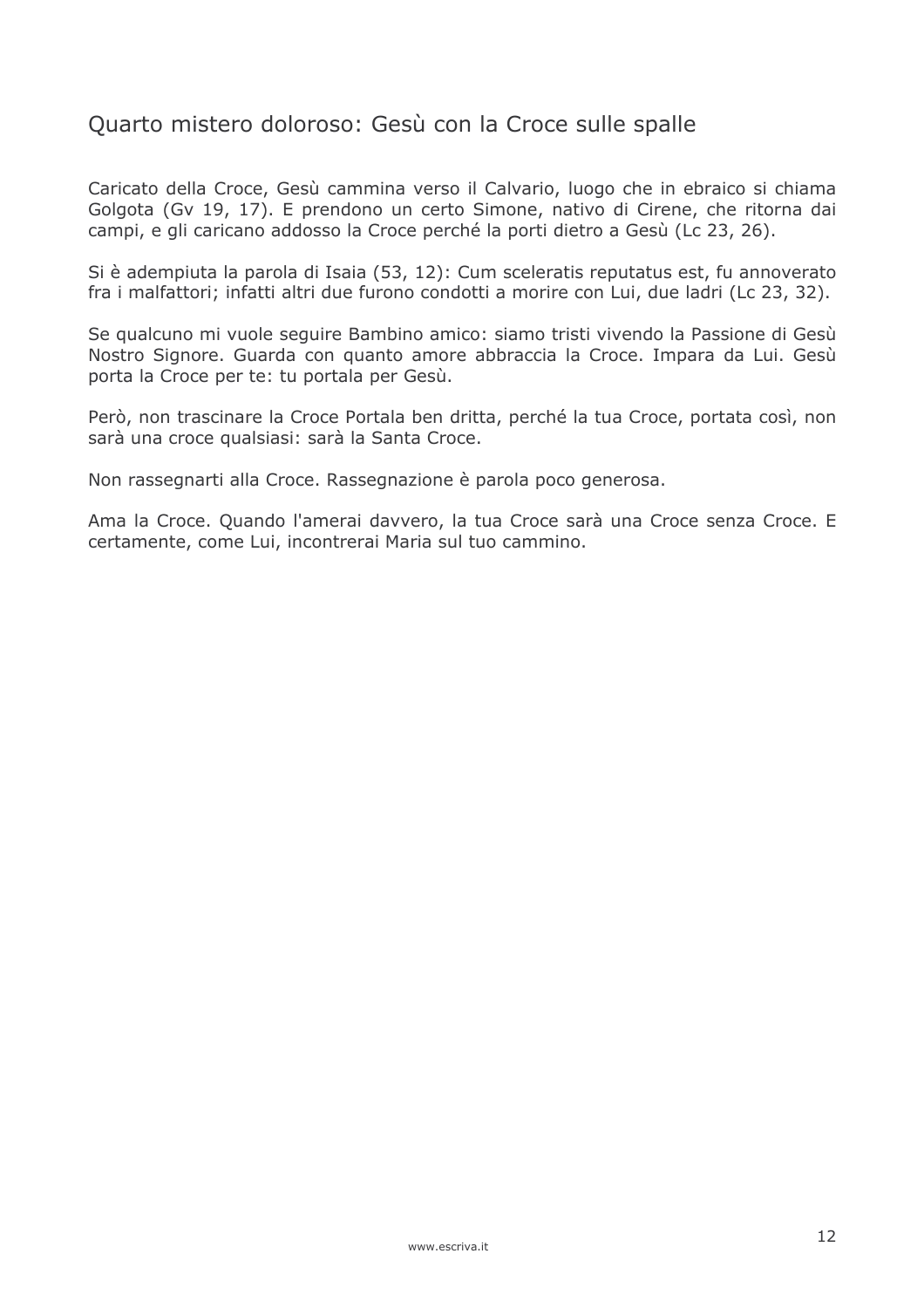#### Quinto mistero doloroso: Gesù muore sulla Croce

Per Gesù Nazareno, Re dei giudei, è pronto il trono del trionfo. Tu e io vediamo che non si contorce quando lo inchiodano: soffrendo quanto si può soffrire, egli stende le braccia con gesto di Sacerdote Eterno.

I soldati raccolgono le santi vesti e ne fanno quattro parti. Per non dividere la tunica, la sorteggiano tra di loro. E così, ancora una volta, si compie la Scrittura che dice: Si divisero tra di loro i miei vestiti e sulla mia tunica hanno tirato la sorte (Gv 19, 23- $24$ ).

Ora è innalzato - Là, vicino a suo Figlio, ai piedi della Croce, la Madonna e Maria moglie di Cleofa e Maria Maddalena. E Giovanni, il discepolo che egli amava. Ecce mater tua! Ecco tua Madre! (Gv 19, 25-27). Ci dà per Madre la Madre Sua.

Gli avevano offerto del vino mescolato con fiele, ma egli, dopo averlo assaggiato, non lo aveva bevuto (Mt 27, 34).

Ma ora ha sete di amore, di anime.

Consummatum est. Tutto è compiuto (Gv 19, 30).

Bambino sciocco, quarda: tutto questo ha sofferto tutto questo per te e per me. Non piangi?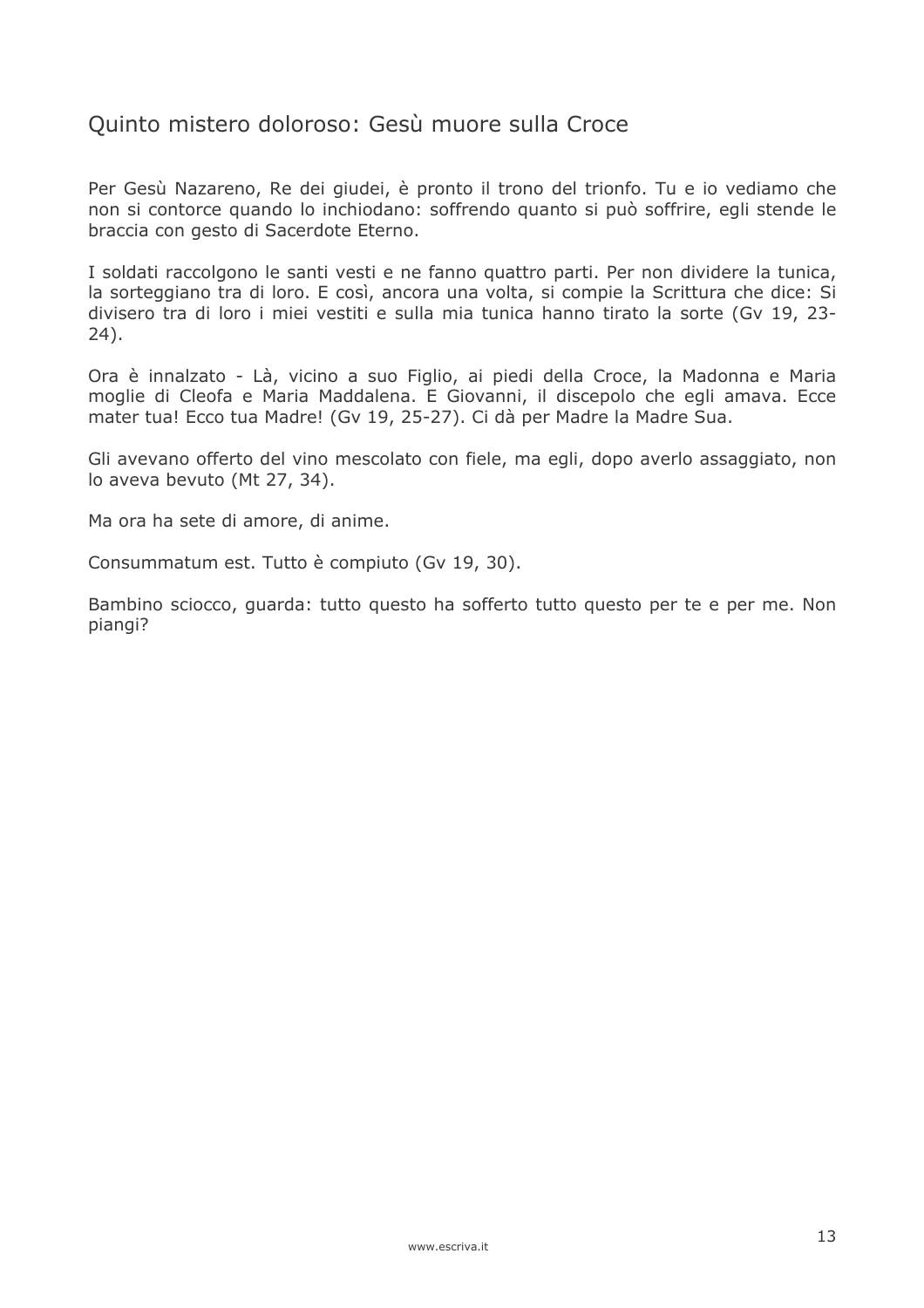# Primo mistero glorioso: La Resurrezione del Signore

La sera del sabato Maria Maddalena, Maria madre di Giacomo, e Salòme comprarono gli aromi per imbalsamare il corpo morto di Gesù.

Il giorno dopo, di buon mattino, arrivano al sepolcro guando il sole è già sorto (Mc 16,  $1-2$ ).

Entrando, rimangono costernate perché non trovano il corpo del Signore. Un giovane, in bianche vesti, dice loro: Non temete, so che cercate Gesù Nazareno: non est hic, surrexit enim sicut dixit, non è qui, perché è risorto come aveva predetto (Mt 28, 5).

E' risorto! Gesù è risorto: non è più nel sepolcro. La Vita ha sconfitto la morte.

E' apparso alla sua Santissima Madre. E' apparso a Maria di Magdala, pazza d'amore. E a Pietro e agli altri apostoli. E a te e a me, che siamo suoi discepoli e più pazzi della Maddalena: quante cose gli abbiamo detto!

Non vogliamo mai più morire a causa del peccato. Che la nostra risurrezione spirituale sia eterna.

- E prima di terminare la decina, tu hai baciato e piaghe dei suoi piedi, e io più audace perché più bambino ho posato le mie labbra sul suo costato aperto.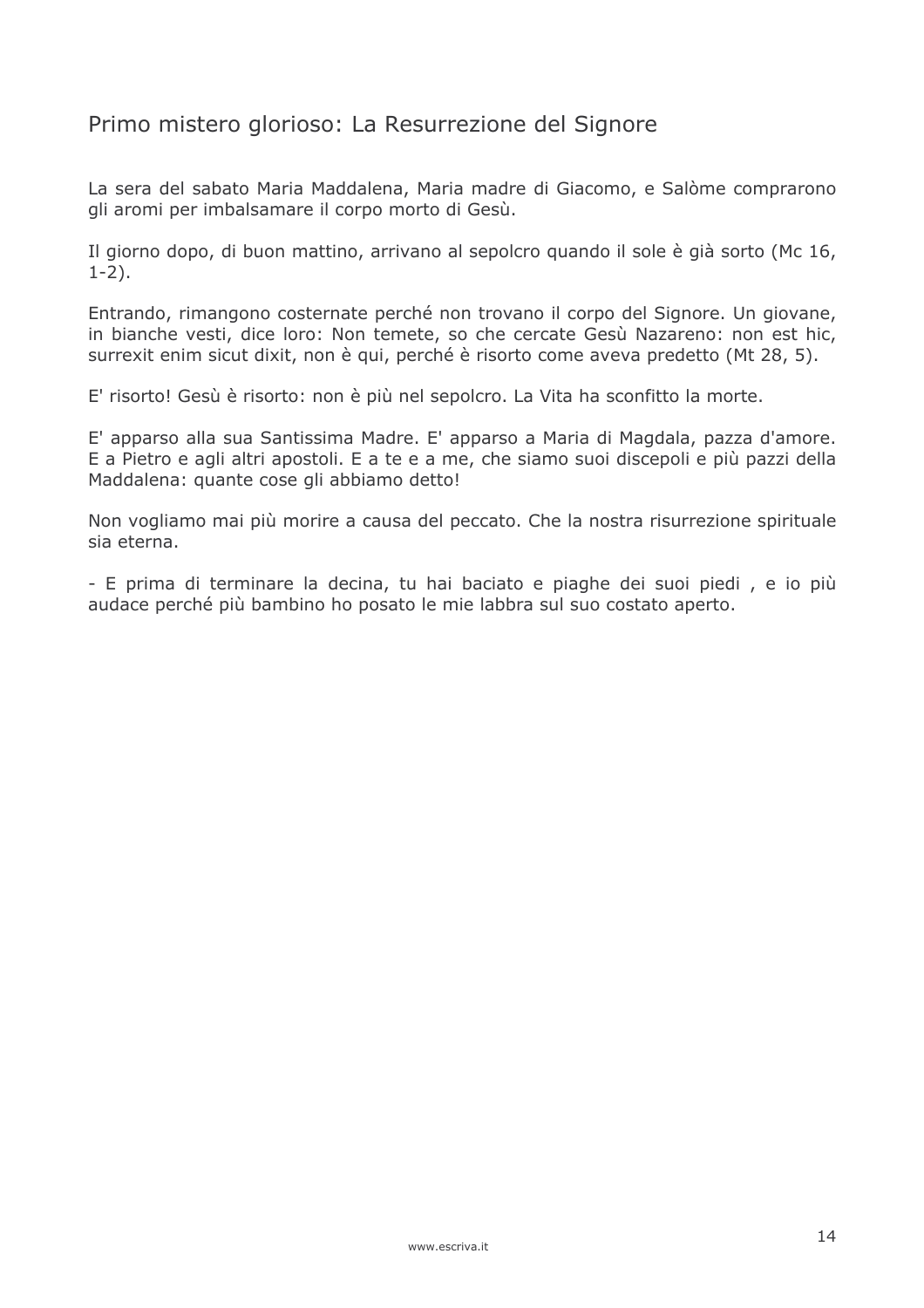# Secondo mistero glorioso: L'Ascensione del Signore in cielo

Ora il Maestro istruisce i suoi discepoli: ha aperto la loro intelligenza perché intendano le Scritture e li chiama testimoni della sua vita e dei suoi miracoli, della sua Passione e Morte, della gloria della sua Risurrezione (Lc 24, 45 e 48).

Poi li conduce verso Betania, alza le mani e li benedice, mentre si stacca da loro e ascende al cielo (Lc 24, 51), finché una nube lo nasconde (At 1, 9).

Gesù è andato al Padre. Due Angeli in bianche vesti si avvicinano a noi e ci dicono: Uomini di Galilea, perché restate a quardare il cielo? (At 1, 11).

Pietro e gli altri tornano a Gerusalemme cum gaudio magno con grande gioia (Lc 24, 52). E' giusto che la Santa Umanità di Cristo riceva l'omaggio, la lode e l'adorazione di tutte le gerarchie degli Angeli e di tutte le schiere dei beati del Cielo.

Ma tu e jo ci sentiamo orfani: siamo tristi e andiamo a consolarci da Maria.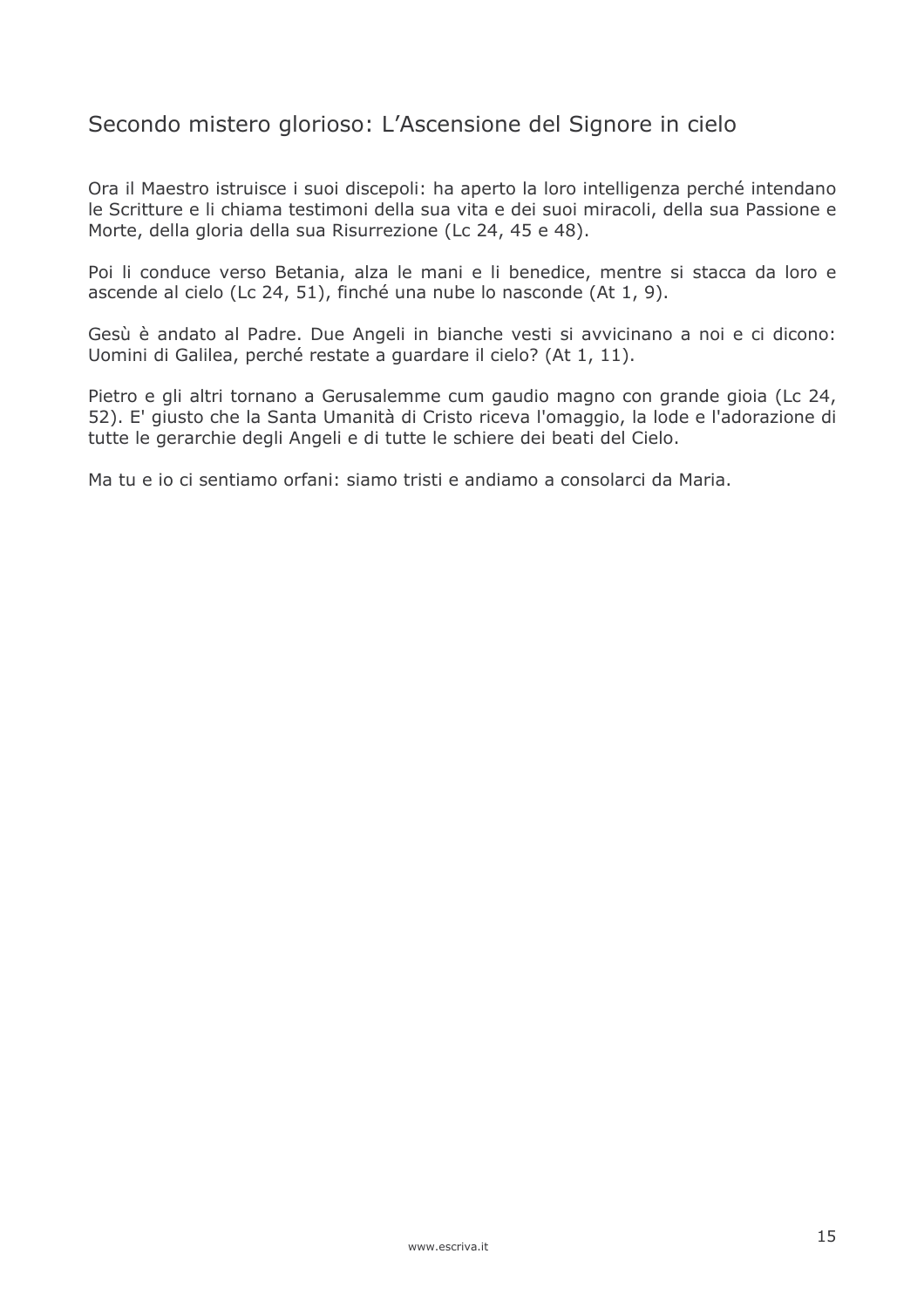# Terzo mistero glorioso: La discesa dello Spirito Santo sugli apostoli

Il Signore aveva detto: Io pregherò il Padre, ed Egli vi darà un altro Paraclito, un altro Consolatore, che rimarrà eternamente con voi (Gv 14, 16). Mentre i discepoli erano tutti riuniti in uno stesso luogo, all'improvviso sopraggiunse dal cielo un rumore come di vento impetuoso che invase tutta la casa in cui si trovavano. Nello stesso tempo, delle lingue come di fuoco si divisero e si posarono sopra ciascuno di loro (At 2, 1-3).

Ripieni di Spirito Santo, gli apostoli sembravano ebbri (At 2, 13).

E Pietro, circondato dagli undici, alza la voce e parla. Noi, gente di cento paesi, lo ascoltiamo. Ognuno lo comprende nella propria lingua. Tu e io nella nostra. Ci parla di Gesù Cristo, dello Spirito Santo, del Padre.

Non lo lapidano, né lo mettono in carcere: tremila di coloro che hanno udito si convertono e sono battezzati

Tu e io, dopo aver aiutato gli apostoli ad amministrare il battesimo, benediciamo Dio Padre, per suo Figlio Gesù, e anche noi ci sentiamo ebbri di Spirito Santo.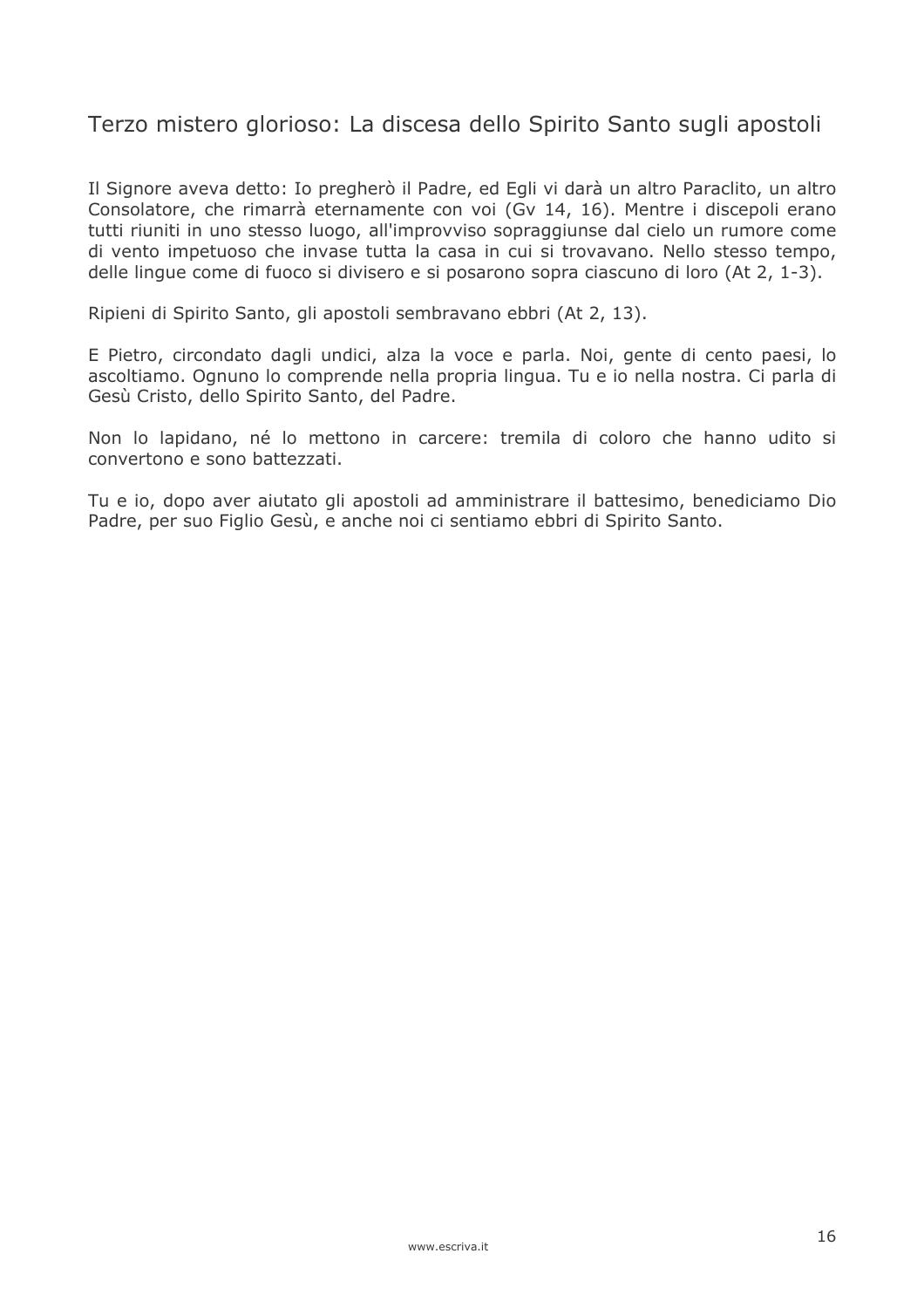# Quarto mistero glorioso: L'assunzione della Madonna

Assumpta est Maria in coelum: gaudent Angeli! Maria è stata portata da Dio, in corpo e anima, in cielo: e gli Angeli gioiscono!

Così canta la Chiesa. Con questa acclamazione di esultanza, cominciamo anche noi la contemplazione di questa decina del Santo Rosario.

La Madre di Dio si è addormentata. Attorno al suo letto vi sono i dodici apostoli. Mattia ha sostituito Giuda.

E anche noi, per un privilegio che tutti rispettano, siamo lì accanto.

Ma Gesù vuole avere sua Madre, corpo e anima, nella Gloria. E la Corte celeste spiega tutto il suo splendore per rendere omaggio alla Madonna. Tu e io che, dopo tutto, siamo bambini . prendiamo un lembo dello splendido manto azzurro della Vergine, e così possiamo contemplare quella scena meravigliosa.

La Santissima Trinità riceve e colma di onori Colei che è Figlia, Madre e Sposa di Dio -Ed è così grande la maestà della Madonna, che gli Angeli si domandano: Chi è costei?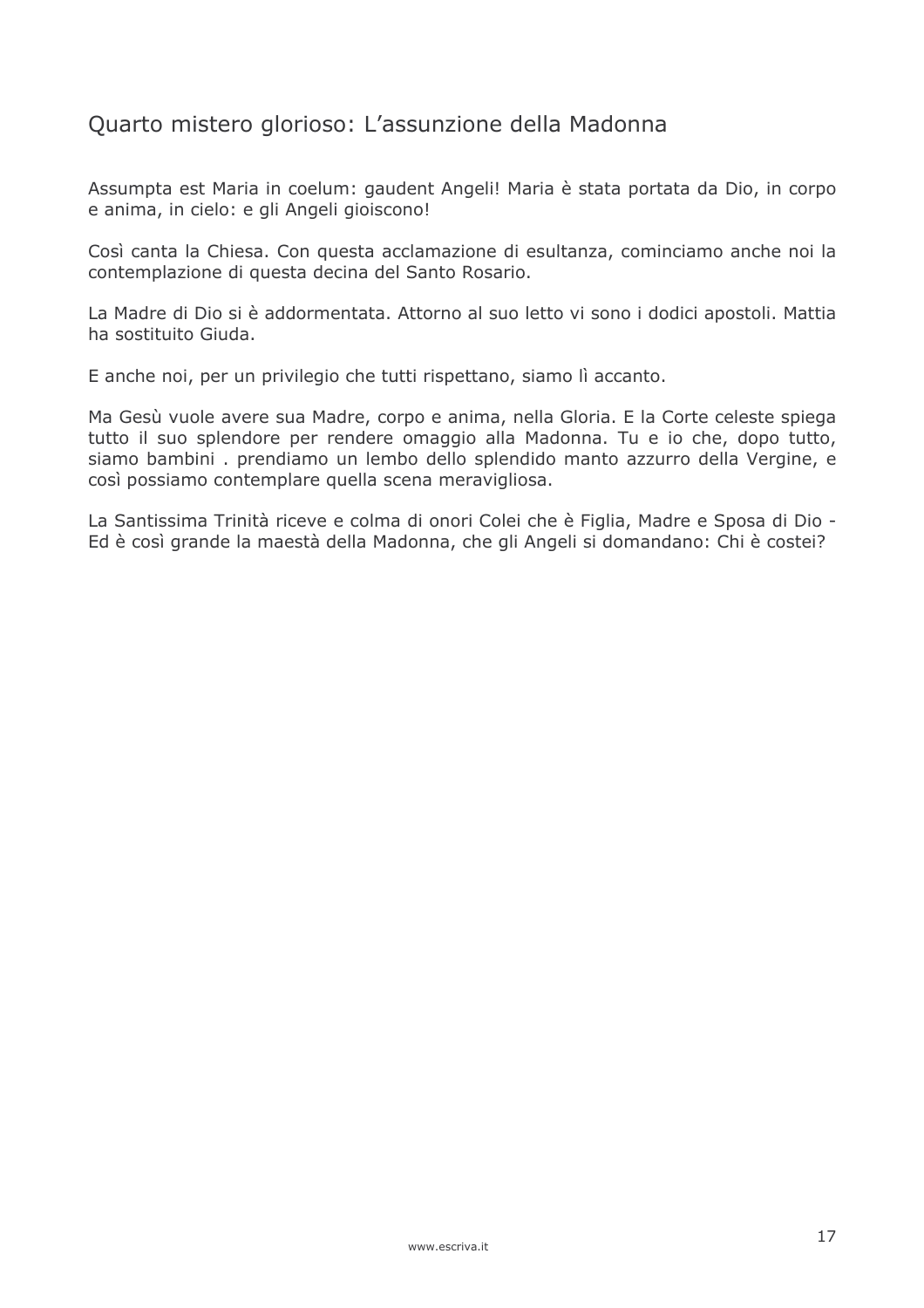## Quinto mistero glorioso: L'incoronazione della Madonna

Sei tutta bella, e in te non vi è macchia. Un giardino recintato tu sei, sorella mia, Sposa, un giardino recintato, una fonte sigillata.

Veni, coronaberis. Vieni, sarai incoronata (Ct 4, 7, 12 e 8).

Se tu e io ne avessimo avuto il potere, l'avremmo fatta anche noi Regina e Signora di tutto il creato. Un grande segno apparve nel cielo: una donna incoronata di dodici stelle. Vestita di sole. La luna ai suoi piedi (Ap 12, 1). Maria, Vergine senza macchia, riparò la caduta di Eva: e ha calpestato, con il suo piede immacolato, la testa del dragone infernale. Figlia di Dio, Madre di Dio, Sposa di Dio.

Il Padre, il Figlio e lo Spirito Santo l'incoronano vera Regina dell'Universo.

E le rendono osseguio di sudditanza gli Angeli i patriarchi e i profeti e gli apostoli, i martiri e i confessori e le vergini e tutti i santi, e tutti i peccatori, e tu e io.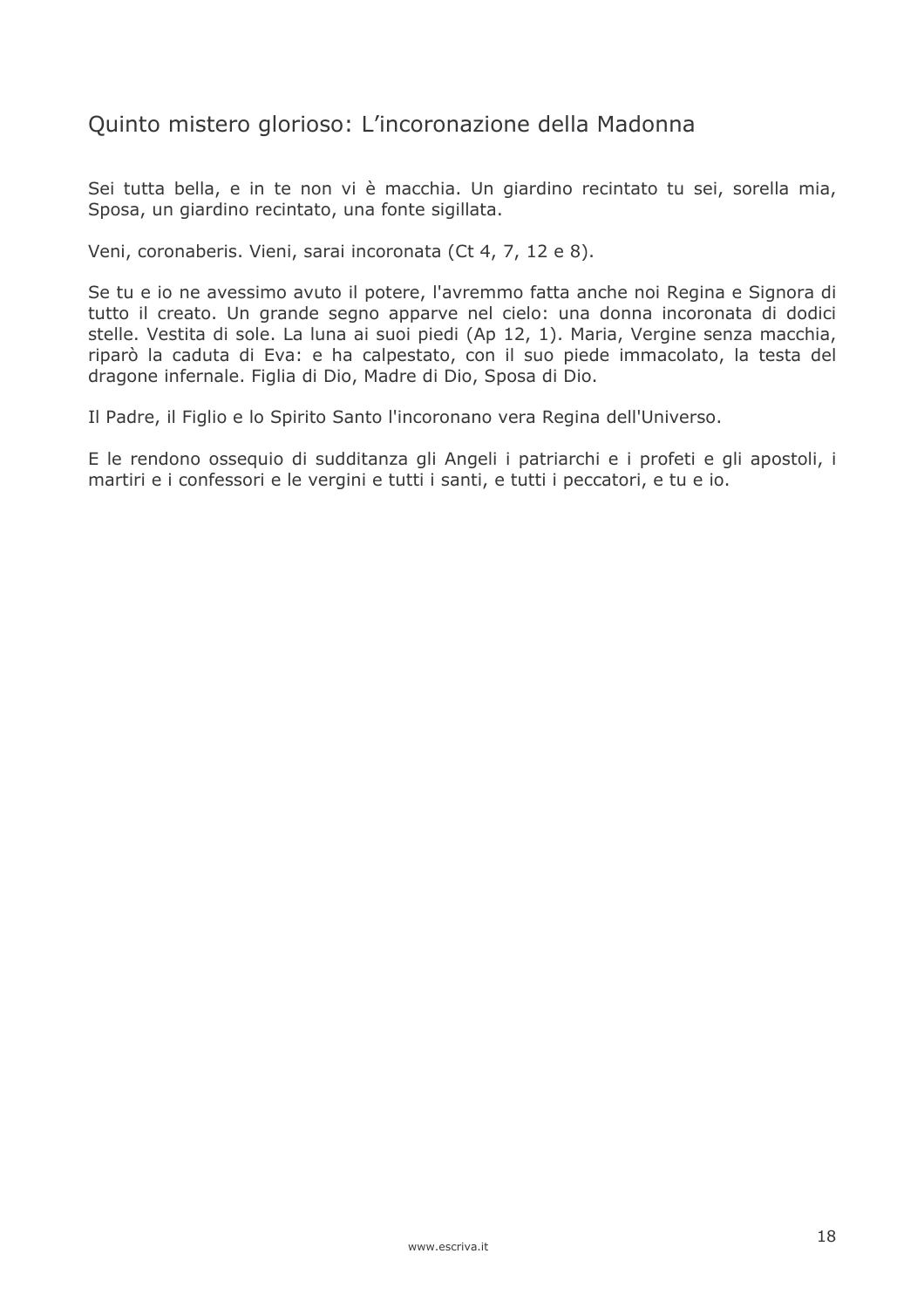# Misteri luminosi: introduzione

Il Santo Padre Giovanni Paolo II, nella Lettera apostolica Rosarium Virginis Mariae, ha suggerito che, per il carattere cristologico di guesta devozione mariana, ai quindici misteri tradizionali vengano aggiunti cinque nuovi misteri, che ha denominato «misteri luminosi».

Nel libro Il Santo Rosario, scritto nel 1931, non figuravano commenti a questi misteri, ma san Josemaría, in tutto il corso della sua vita, li ha contemplati e predicati con amore, come ogni brano del Vangelo. Per consentire ai lettori la meditazione completa del Santo Rosario, sono stati presi dagli scritti del Fondatore dell'Opus Dei alcuni testi, fra i molti possibili, raccogliendoli in quest'appendice.

Saremo fedeli allo spirito dell'autore del Santo Rosario se, ogni volta che reciteremo i misteri gaudiosi, luminosi, dolorosi e gloriosi, ci uniremo alle intenzioni del successore di Pietro, vescovo di Roma. Omnes cum Petro ad Iesum per Mariam!

† Javier Echevarría Prelato dell'Opus Dei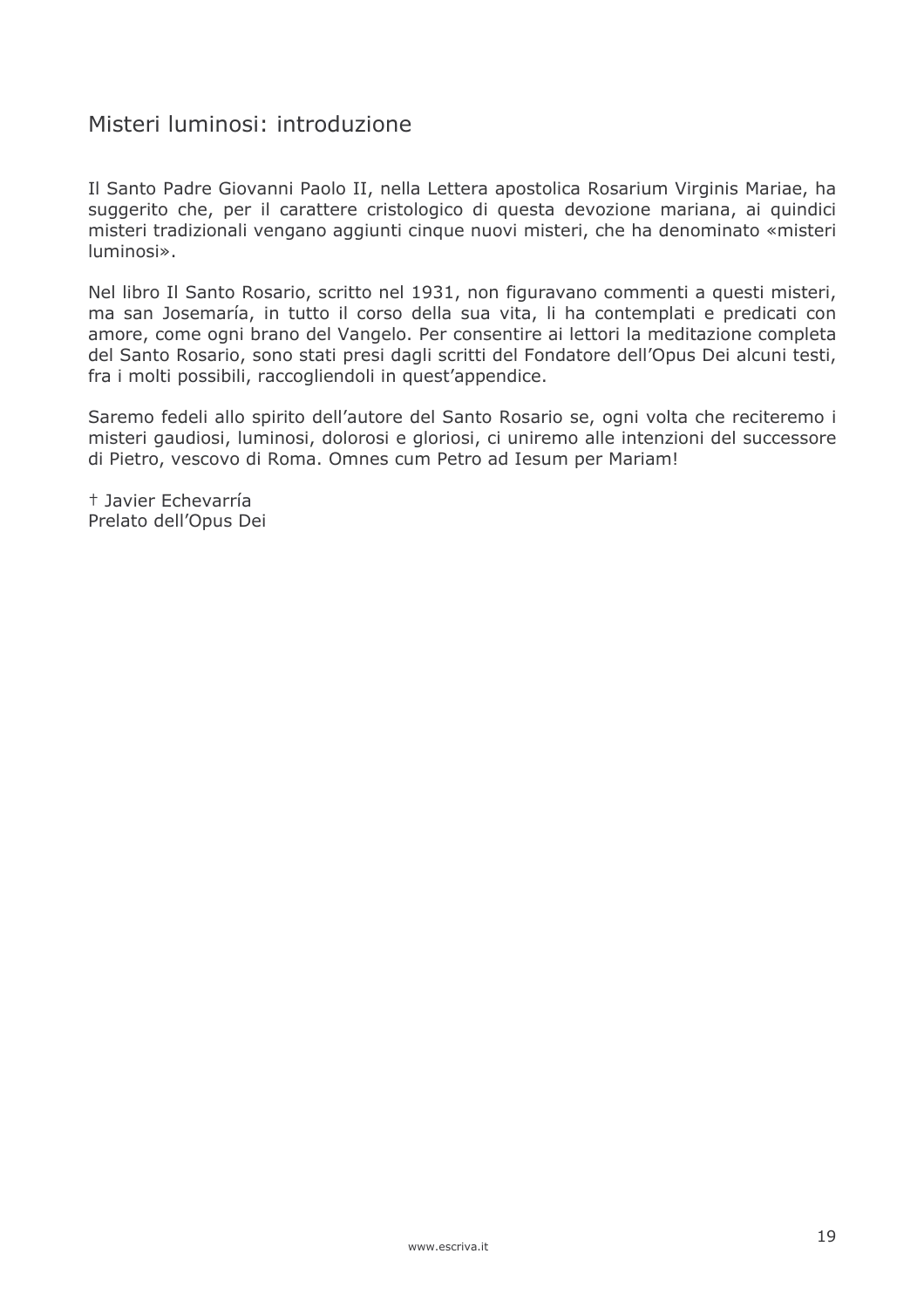# Primo mistero luminoso: Il Battesimo del Signore nel Giordano

In quel tempo Gesù dalla Galilea andò al Giordano da Giovanni per farsi battezzare da lui [...]. Ed ecco una voce dal cielo che disse: «Questi è il Figlio mio prediletto, nel quale mi sono compiaciuto» (Mt 3, 13.17).

Con il Battesimo, Dio nostro Padre ha preso possesso della nostra vita, ci ha incorporati alla vita di Cristo e ci ha mandato lo Spirito Santo.

La forza e il potere di Dio illuminano la faccia della terra.

Faremo ardere il mondo, nelle fiamme del fuoco che sei venuto a portare sulla terra!... E la luce della tua verità, Gesù nostro, illuminerà le intelligenze, in un giorno senza fine.

Io ti sento esclamare, mio Re, con voce viva, tuttora vibrante. «Ignem veni mittere in terram, et quid volo nisi un accendatur?» (Lc 12, 49). - E rispondo - con tutto me stesso - con in miei sensi e le mie facoltà: «Ecce ego: quia vocasti me!» (1 Sam 3, 9).

Il Signore ha posto nella tua anima un sigillo indelebile, per mezzo del Battesimo: sei figlio di Dio.

Bambino: non ardi dal desiderio di far sì che tutti lo amino?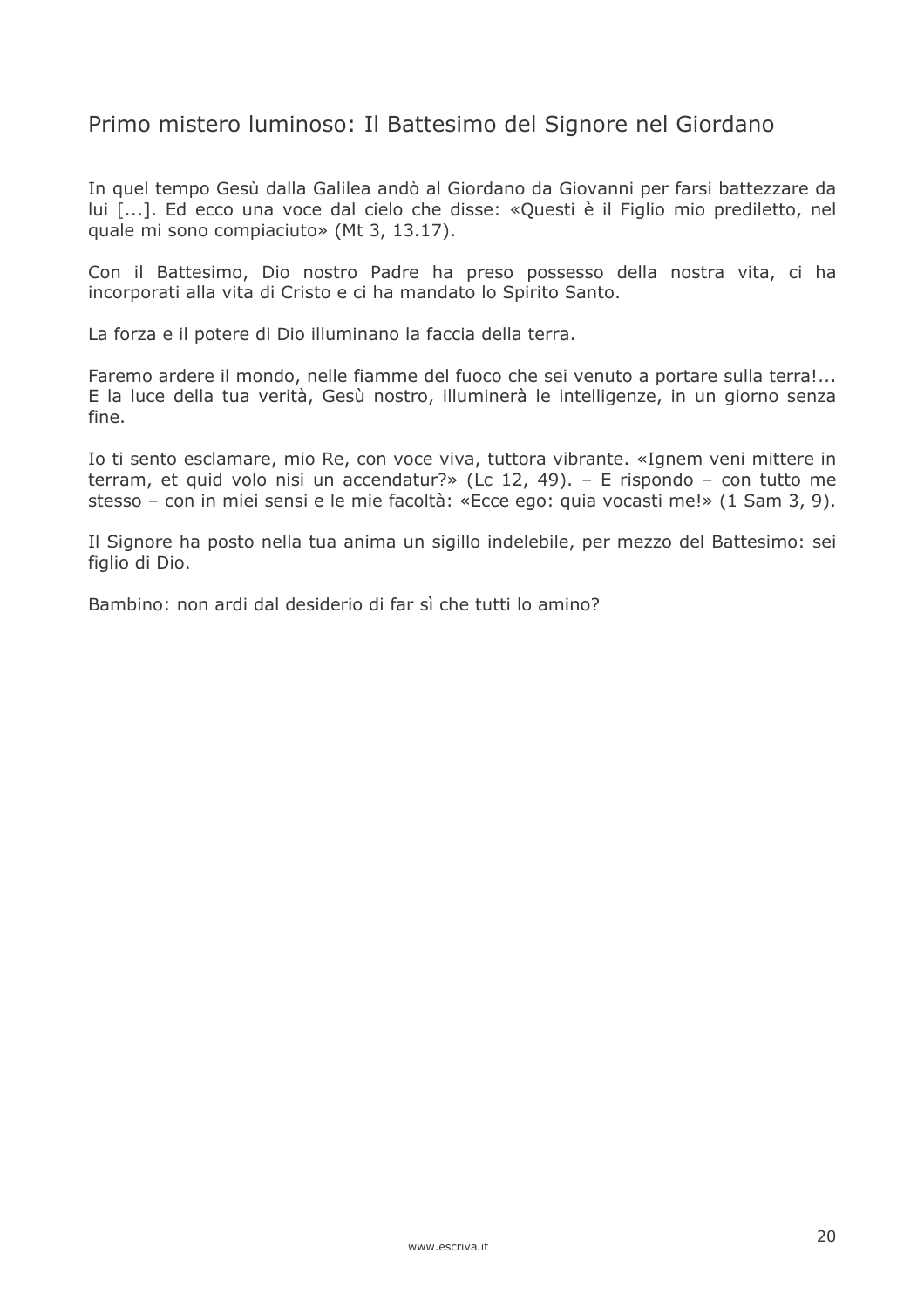#### Secondo mistero luminoso: Le nozze di Cana

Dei tanti invitati a quelle vivaci nozze di paese, soltanto Maria si avvede che manca il vino (cfr Gv 2, 3). Se ne accorge lei sola, e tempestivamente. Come ci risultano famigliari le scene della vita di Cristo! In esse la grandezza di Dio si intreccia con la vita più comune e quotidiana. È tipico della donna di casa avveduta e prudente notare una manchevolezza, badare ai piccoli dettagli che rendono amabile la vita: tale è il comportamento di Maria.

- Fate quello che vi dirà (Gy 2, 5).

Implete hydrias (Gv 2, 7), riempite d'acqua le giare, e il miracolo avviene. Così, con guesta semplicità. Tutto normale. Quei servi facevano il loro mestiere. L'acqua era a portata di mano. Ed è la prima manifestazione della divinità del Signore. La cosa più banale diventa straordinaria, soprannaturale, quando abbiamo la buona volontà di dar retta a quello che Dio ci chiede.

Voglio, Signore, abbandonare nelle tue mani generose la cura di tutto ciò che è mio. Nostra Madre - tua Madre! - ti ha già fatto risuonare all'orecchio, come a Cana: non  $hanno!...$ 

Se la nostra fede è debole, ricorriamo a Maria, Per il miracolo delle nozze di Cana, compiuto da Cristo per la preghiera di sua Madre, i suoi discepoli credettero in lui (Gv 2, 11). Maria, nostra Madre, intercede continuamente presso suo Figlio perché ci ascolti e si manifesti anche a noi, cosicché possiamo proclamare: «Tu sei il Figlio di Dio».

- Dammi, o Gesù, questa fede, che desidero davvero! Madre mia e Signora mia, Maria Santissima, fa' che io creda!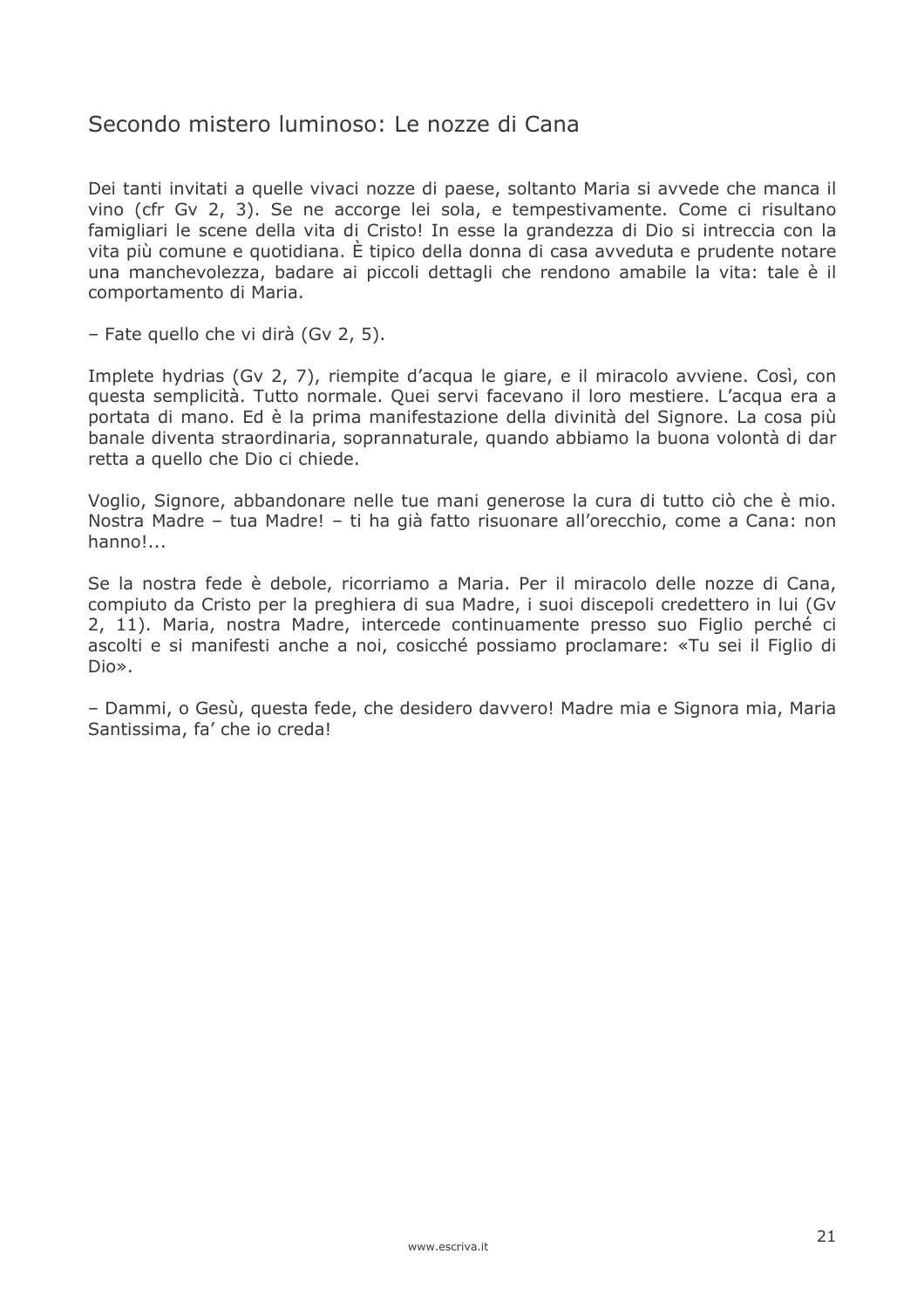# Terzo mistero luminoso: L'annuncio del Regno di Dio

Il tempo è compiuto e il Regno di Dio è vicino; convertitevi e credete al Vangelo (Mc  $1, 15$ ).

Tutta la folla veniva a lui ed egli li ammaestrava (Mc 2, 13).

Gesù vede quelle barche sulla riva e sale su una di esse. Con che naturalezza Gesù entra nella barca di ognuno di noi!

Quando ti avvicini al Signore, pensa che Egli sta sempre molto vicino a te, in te: regnum Dei intra vos est (Lc 17, 21). Lo troverai nel tuo cuore.

Cristo deve regnare innanzitutto nella nostra anima. Per farlo regnare in me ho un grande bisogno della sua grazia: soltanto così anche il mio palpito più nascosto, il sospiro impercettibile, lo squardo più insignificante e la parola più banale, perfino la sensazione più elementare, tutto potrà tradursi in un osanna a Cristo, il mio Re.

«Duc in altum». – Prendi il largo! – Respingi il pessimismo che ti rende codardo. «Et laxate retia vestra in capturam» (Lc 5, 4-5) – e getta le tue reti per la pesca.

Dobbiamo aver fiducia nelle parole del Signore; dobbiamo salire sulla barca, mettere mano ai remi, issare le vele e lanciarci nel mare del mondo che Cristo ci affida come sua eredità

«Et regni eius non erit finis» (Lc 1, 33). - Il suo Regno non avrà fine!

Non ti dà gioja lavorare per un regno così?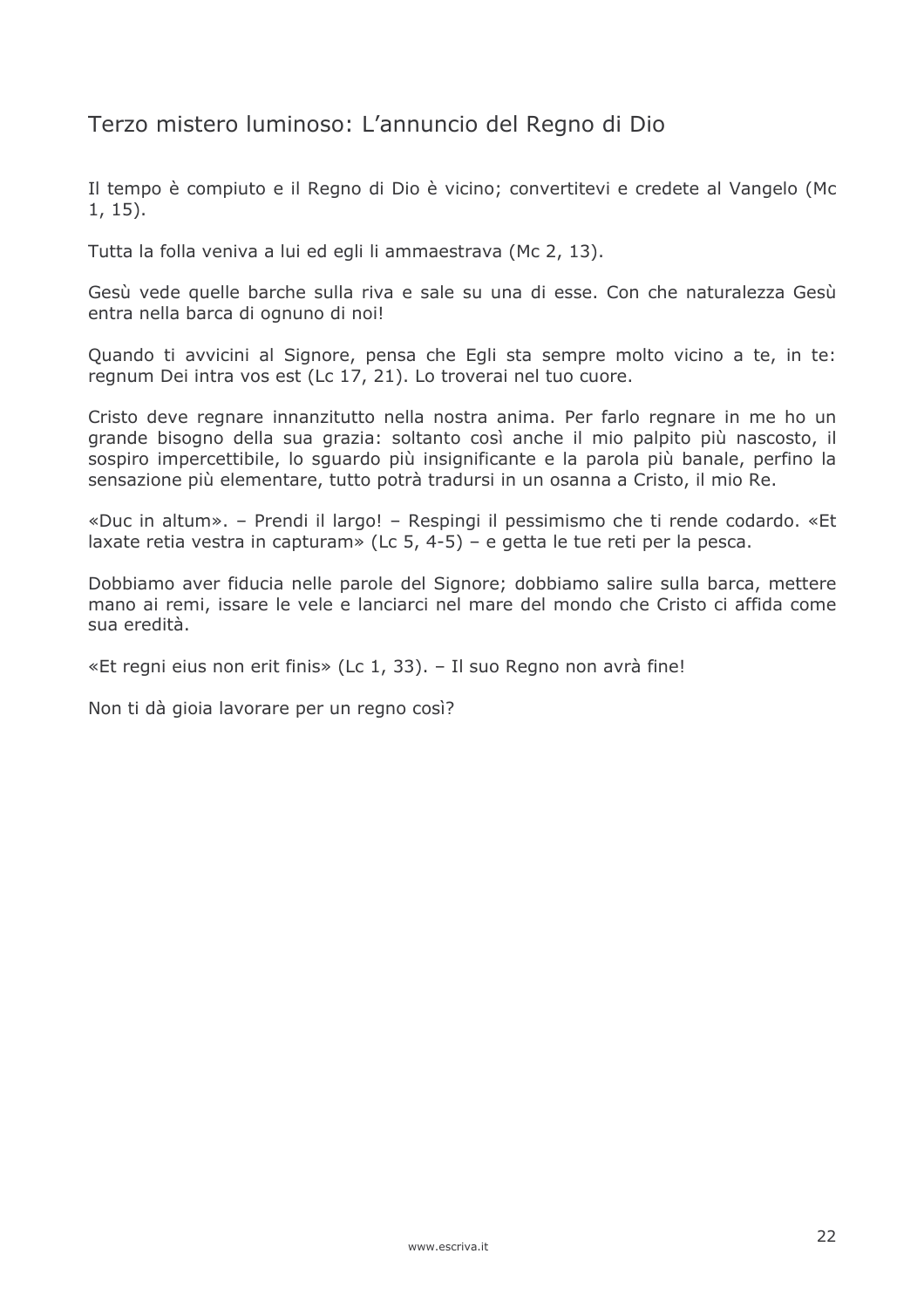# Quarto mistero luminoso: La trasfigurazione del Signore

E fu trasfigurato davanti a loro; il suo volto brillò come il sole e le sue vesti divennero candide come la luce (Mt 17,2).

Gesù: vederti, parlarti! Rimanere così, a contemplarti, inabissato nell'immensità della tua bellezza, senza interrompere mai, mai questa contemplazione! O Gesù, magari ti vedessi! Magari ti vedessi per rimanere ferito d'amore per Te!

Ed ecco una voce che diceva: «Questi è il Figlio mio prediletto, nel quale mi sono compiaciuto. Ascoltatelo» (Mt 17, 5).

Signore nostro, siamo qua, disposti ad ascoltare ciò che vuoi dirci. Parlaci; siamo attenti alla tua voce. Fa' che la tua parola, cadendo nella nostra anima, infiammi la nostra volontà perché si lanci fervidamente a obbedirti.

Vultum tuum, Domine, requiram (Sal 26, 8), il tuo volto, Signore, io cerco. Mi riempie di speranza chiudere gli occhi e pensare che giungerà il momento, quando Dio vorrà, in cui potrò vederlo, non come in uno specchio, in maniera confusa... ma faccia a faccia (1 Cor 13, 12). Sì, l'anima mia ha sete di Dio, del Dio vivente: quando verrò e vedrò il volto di Dio? (Sal 41, 3).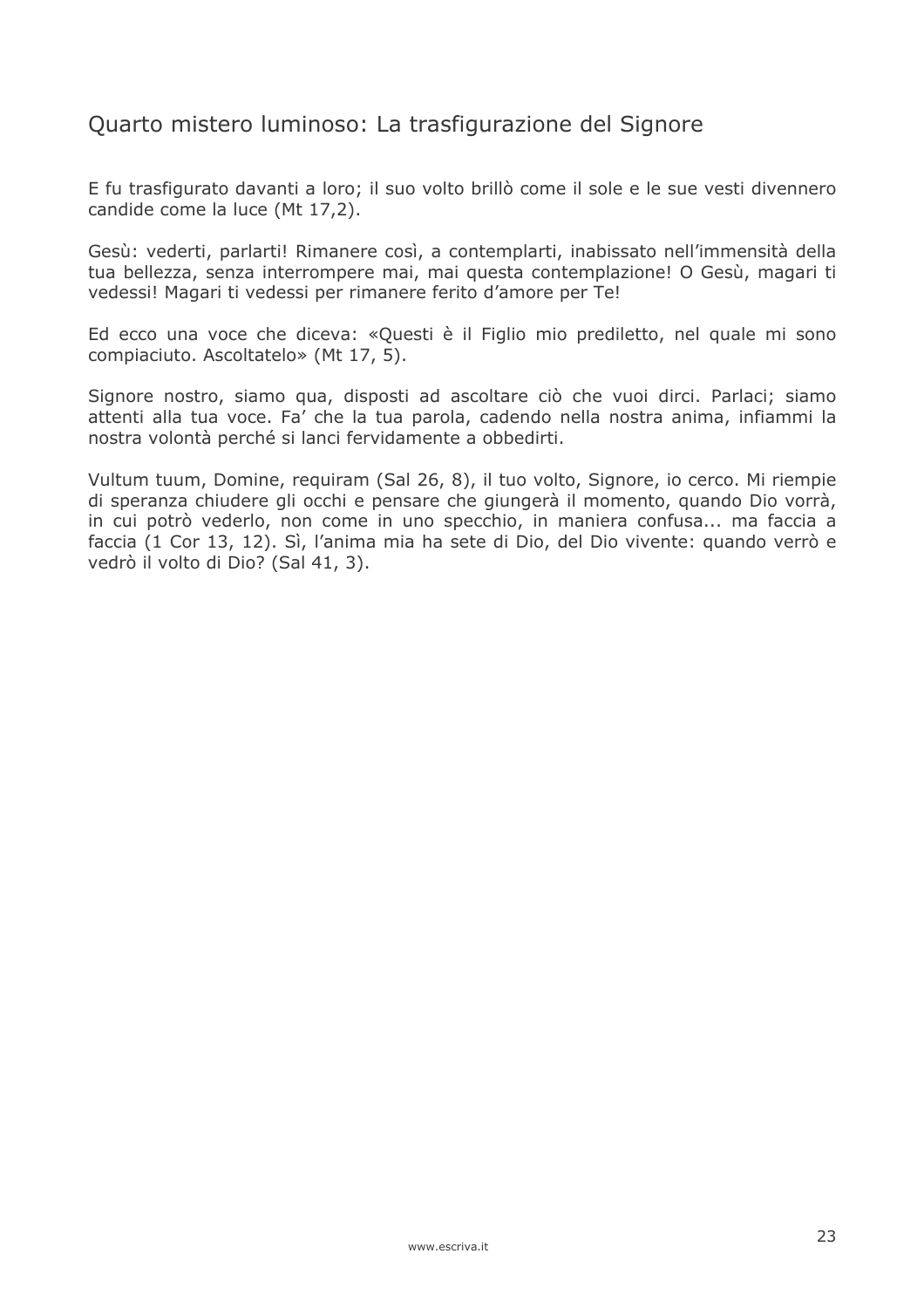# Quinto mistero luminoso: La istituzione dell'Eucaristia

Prima della festa di Pasqua Gesù, sapendo che era giunta la sua ora di passare da questo mondo al Padre, dopo aver amato i suoi che erano nel mondo, li amò sino alla fine (Gv 13, 1).

Scendeva la notte sul mondo perché i vecchi riti, gli antichi segni della misericordia infinita di Dio verso l'umanità stavano per realizzarsi pienamente, aprendo il cammino a una vera aurora, la nuova Pasqua. L'Eucaristia fu istituita nella notte, in preparazione all'alba della Risurrezione.

Gesù è rimasto nell'Eucaristia per amore..., per te.

 $-\hat{E}$  rimasto, pur sapendo come l'avrebbero ricevuto gli uomini..., e come lo ricevi tu.

– È rimasto, affinché te ne cibi, affinché tu gli faccia visita e gli racconti le tue cose e, frequentandolo nell'orazione accanto al Tabernacolo e nella ricezione del Sacramento, ti innamori ogni giorno di più, e faccia in modo che altre anime - molte! - seguano lo stesso cammino.

Bambino buono: gli innamorati, su questa terra, come baciano i fiori, la lettera, il ricordo di chi amano!...

- E tu, potrai forse dimenticarti che lo hai sempre accanto... Lui!? - Ti dimenticherai... che lo puoi mangiare?

- Signore, che io mai più torni a volare rasoterra! Che sia sempre illuminato dai raggi del Sole divino - Cristo - nell'Eucaristia!, che il mio volo non si interrompa, fino a trovare il riposo del tuo Cuore!